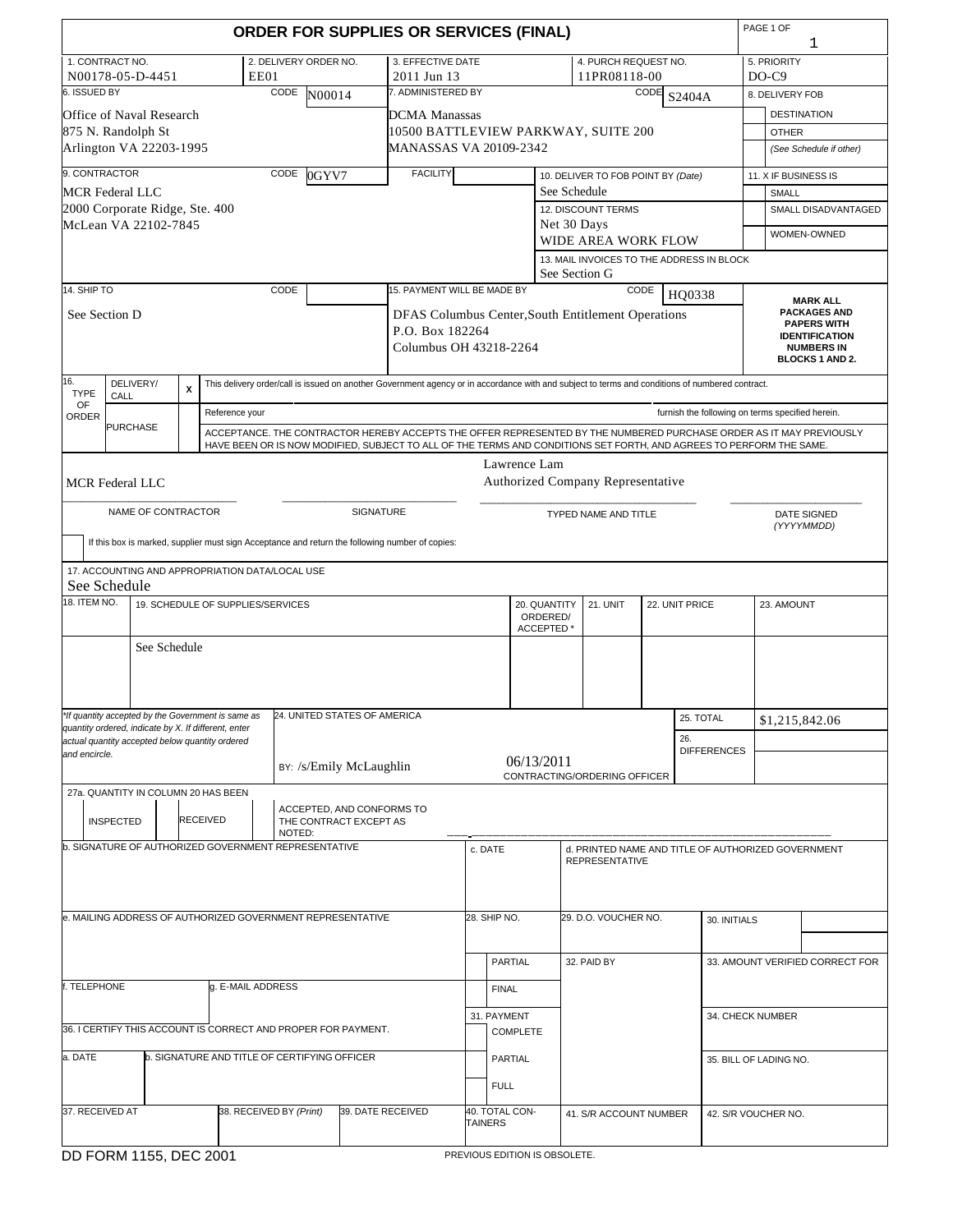| ACT NO.<br><b>CONTRACT</b> | ORDER NO.<br><b>DELIVERY</b> | <b>PAGE</b>                  | <b>FINAL</b> |
|----------------------------|------------------------------|------------------------------|--------------|
| $N00178-05-D$<br>-D-4451   | EE01                         | $\sim$ $\sim$ $\sim$<br>of 2 |              |

#### **SECTION B SUPPLIES OR SERVICES AND PRICES**

CLIN - SUPPLIES OR SERVICES For Cost Type Items: Item Supplies/Services Qty Unit Est. Cost Fixed Fee CPFF ------ ----------------- ---------- --- --------------- --------------- -------------- 4000 Year 1 – Support 17820.0 LH \$1,051,499.18 \$44,342.88 \$1,095,842.06 service for the Warfighter Performance S&T Department, Code 34. (RDT&E) 400001 Funding for CLIN 4000 (RDT&E) 400002 Funding for CLIN 4000 (RDT&E) 4100 Option for Year 2 17820.0 LH \$1,083,021.53 \$45,674.60 \$1,128,696.13 – Support service for the Warfighter Performance S&T Department, Code 34. (RDT&E) Option 4200 Option for Year 3 17820.0 LH \$1,115,551.03 \$47,047.13 \$1,162,598.16 – Support service for the Warfighter Performance S&T Department, Code 34. (RDT&E) Option For ODC Items: Item Supplies/Services Qty Unit Est. Cost ------ ----------------- ---------- --- --------------- 6000 Other Direct 1.0 Lot \$120,000.00 Costs for Year 1 – Not-to-exceed CLIN associated with the support service for the Warfighter Performance S&T Department, Code 34. CLIN 4000 (RDT&E) 600001 Funding for CLIN 6000 (RDT&E) 6100 Other Direct 1.0 Lot \$120,000.00 Costs for Year 2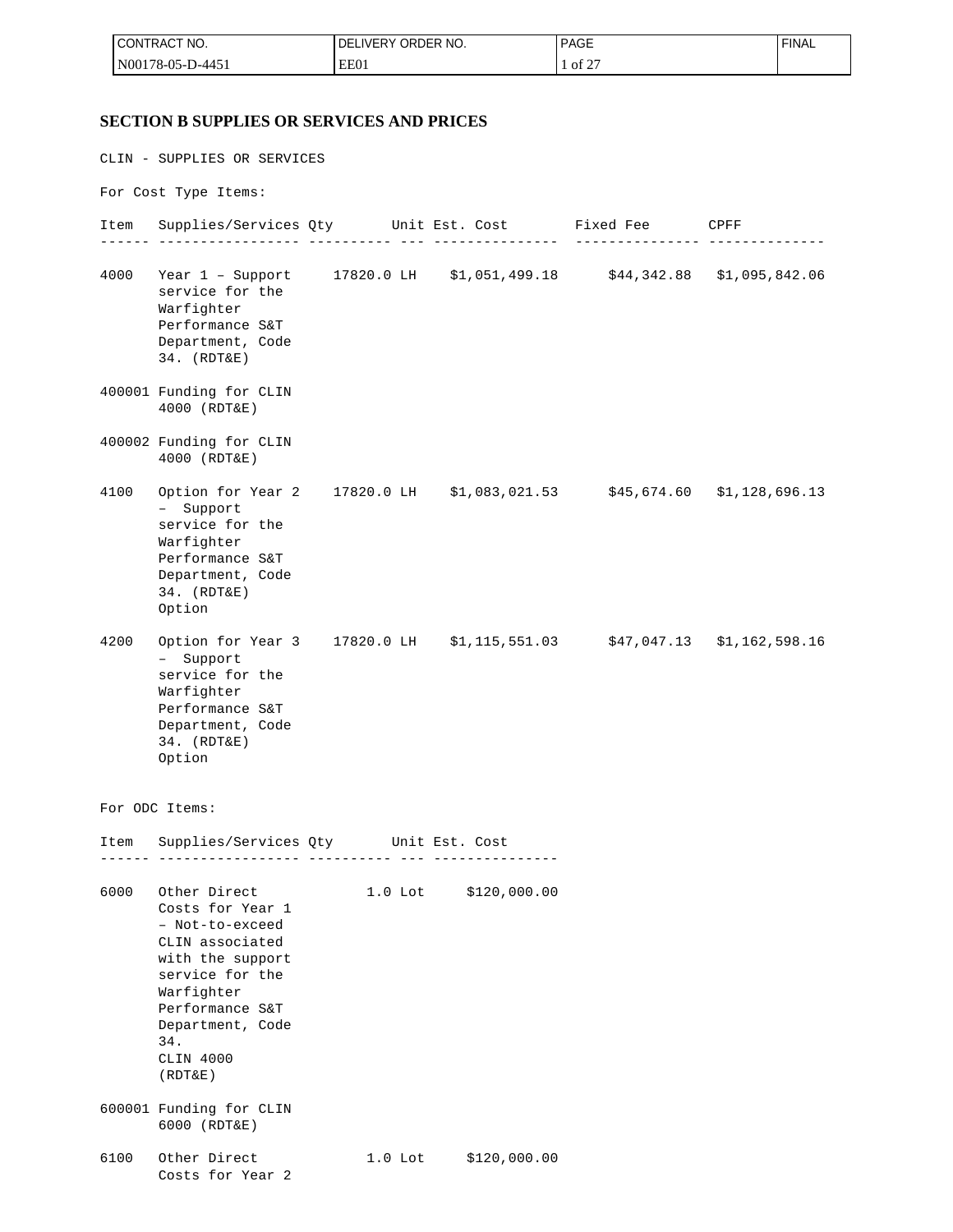| CONTRACT NO.                           |                                                                                                                                                                                         | DELIVERY ORDER NO.                   |                      | PAGE                                                                 | <b>FINAL</b> |
|----------------------------------------|-----------------------------------------------------------------------------------------------------------------------------------------------------------------------------------------|--------------------------------------|----------------------|----------------------------------------------------------------------|--------------|
| N00178-05-D-4451                       |                                                                                                                                                                                         | EE01                                 |                      | 2 of 27                                                              |              |
| 34.                                    | - Not-to-exceed<br>CLIN associated<br>with the support<br>service for the<br>Warfighter<br>Performance S&T<br>Department, Code<br>CLIN 4100 (RDT&E)                                     |                                      |                      |                                                                      |              |
| Option<br>6200<br>34.                  | Other Direct<br>Costs for Year 3<br>- Not-to-exceed<br>CLIN associated<br>with the support<br>service for the<br>Warfighter<br>Performance S&T<br>Department, Code<br>CLIN 4200 (RDT&E) |                                      | 1.0 Lot \$120,000.00 |                                                                      |              |
| Option<br>For Cost Type Items:<br>Item |                                                                                                                                                                                         |                                      |                      | Supplies/Services Qty Unit Est. Cost Fixed Fee CPFF                  |              |
|                                        |                                                                                                                                                                                         | - ----------- -                      | _____________        | ---------------                                                      |              |
| 7300<br>Option                         | 4- Support<br>service for the<br>Warfighter<br>Performance S&T<br>Department, Code<br>34. (RDT&E)                                                                                       |                                      |                      | Option for Year 17820.0 LH \$1,148,979.98 \$48,457.75 \$1,197,437.73 |              |
| 7400<br>Option                         | 5- Support<br>service for the<br>Warfighter<br>Performance S&T<br>Department, Code<br>34. (RDT&E)                                                                                       |                                      |                      | Option for Year 17820.0 LH \$1,183,456.66 \$49,911.16 \$1,233,367.82 |              |
| For ODC Items:                         |                                                                                                                                                                                         |                                      |                      |                                                                      |              |
| Item                                   |                                                                                                                                                                                         | Supplies/Services Qty Unit Est. Cost |                      |                                                                      |              |
| 9300<br>34.                            | Other Direct<br>Costs for Year 4<br>- Not-to-exceed<br>CLIN associated<br>with the support<br>service for the<br>Warfighter<br>Performance S&T<br>Department, Code                      |                                      | 1.0 Lot \$120,000.00 |                                                                      |              |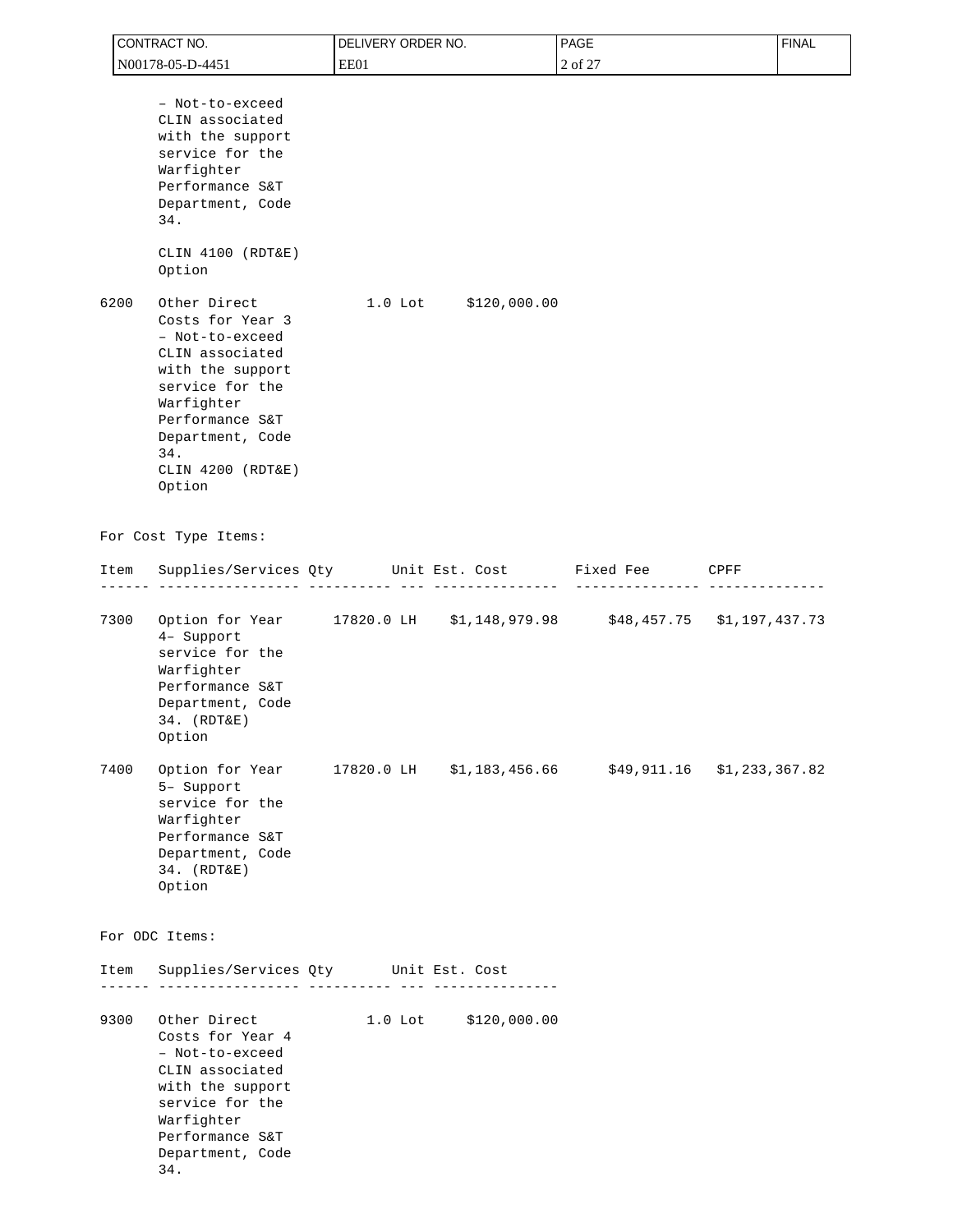|                  | CONTRACT NO.                                                                                                                                                                                             | DELIVERY ORDER NO. |              | <b>PAGE</b> | <b>FINAL</b> |
|------------------|----------------------------------------------------------------------------------------------------------------------------------------------------------------------------------------------------------|--------------------|--------------|-------------|--------------|
| N00178-05-D-4451 |                                                                                                                                                                                                          | EE01               |              | 3 of 27     |              |
|                  | CLIN 7300 (RDT&E)<br>Option                                                                                                                                                                              |                    |              |             |              |
| 9400             | Other Direct<br>Costs for Year 5<br>- Not-to-exceed<br>CLIN associated<br>with the support<br>service for the<br>Warfighter<br>Performance S&T<br>Department, Code<br>34.<br>CLIN 7400 (RDT&E)<br>Option | $1.0$ Lot          | \$120,000.00 |             |              |

Offerors please complete the estimated cost, fixed fee, and Cost Plus Fixed Fee (CPFF) columns above.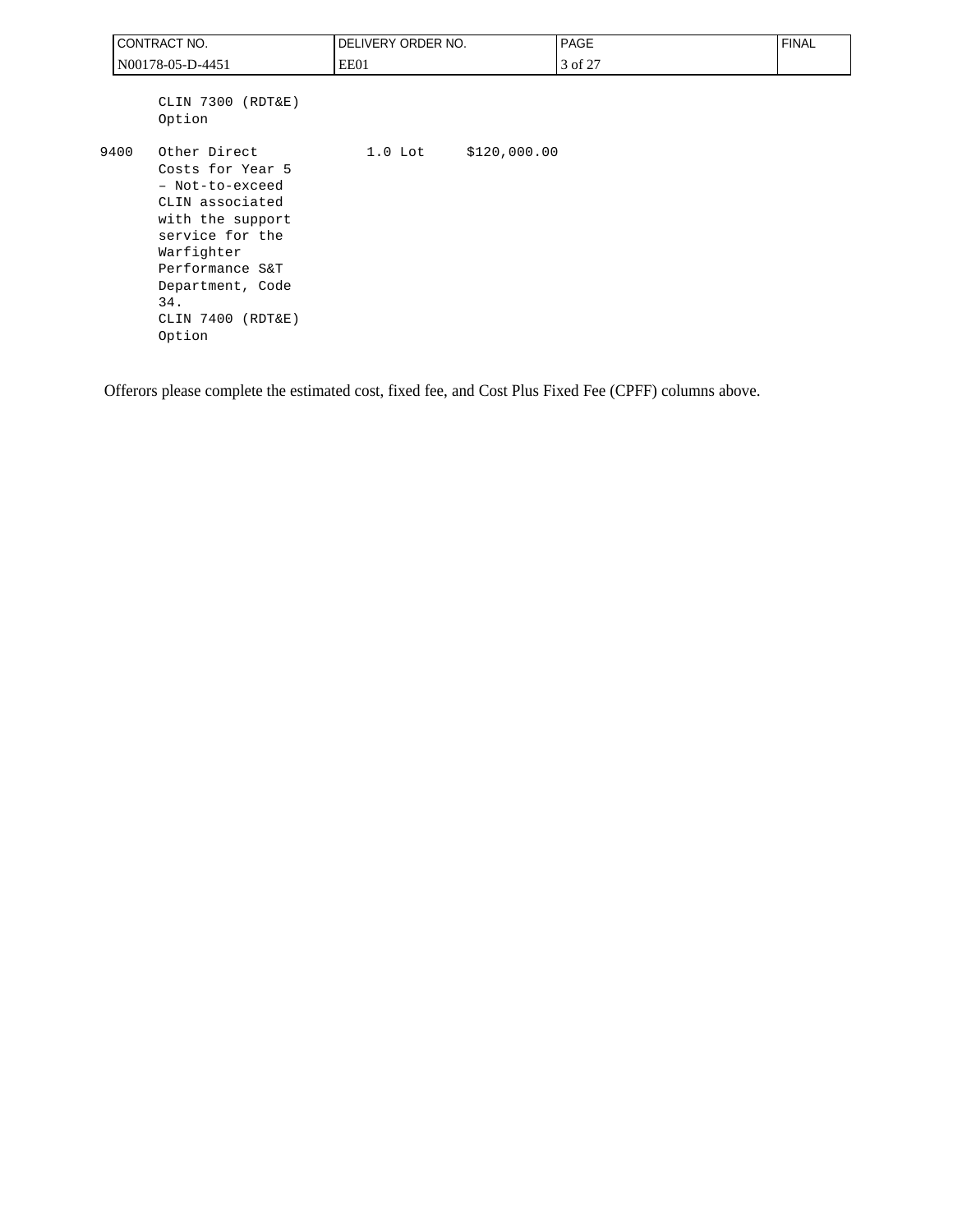| ! CONTRACT NO.            | LIVERY ORDER NO.<br>DF | <b>PAGE</b>          | <b>FINAL</b> |
|---------------------------|------------------------|----------------------|--------------|
| 'N00178-05-L<br>$-D-4451$ | EE01                   | $c \Delta r$<br>of 2 |              |

# **SECTION C DESCRIPTIONS AND SPECIFICATIONS**

### **1.0 Background**

The Office of Naval Research (ONR) coordinates, executes and promotes the science and technology programs of the United States Navy and Marine Corps through schools, universities, government laboratories and non-profit and for-profit organizations. ONR formulates and executes the Naval Science and Technology (S&T) portfolio to address the most responsible and promising technology opportunities and solutions in both basic and applied science; transitions the most useful technologies to Acquisition and the Warfighter; and provides technical advice and information to the Chief of Naval Operations, the Secretary of the Navy, and the Department of Defense.

ONR 34, the Warfighter Performance Science and Technology (S&T) Department, is comprised of three divisions: Human and Bio-Engineered Systems; Warfighter Protection and Applications; and Research Protections. Code 34 plans, underwrites and manages investments in basic and applied research and advanced technology development in the general areas of biomedical and human systems that lead to applications for the Departments of Navy and Defense, and U.S. Industry. The research portfolio includes support for active exploration programs that are at the leading edges of medical science, human performance, biotechnology, training, and human factors, and neural information processing and biorobotics. Code 34 also manages and invests in two major future capability programs: the Force Health Protection Future Capability (FHPFC) Program and the Capable Manpower Future Capability (CMFC) Program. For more information visit: [http://www.onr.navy.mil/en/Science-Technology/Departments/Code-34.aspx.](http://www.onr.navy.mil/en/Science-Technology/Departments/Code-34.aspx)

# **2.0 Statement of Work**

The contractor shall provide program management, technical and general support to ONR Code 34's S&T Program, and Discovery and Innovation (D&I) portfolio in the areas of social, cultural behavior, training, modeling and simulation and human system integration; and Future Naval Capabilities (FNCs) in the areas of Capable Manpower, Enabling Platforms, High Fidelity Active Sonar Training and Sense and Respond Logistics.

# **2.1 Objective**

The proposed work is to assist ONR Code 34 personnel in overall technical, administrative and program management support on matters and issues associated with the Code 34 S&T program, and D&I and FNC portfolios. The objective of these Technical Support Services is to provide ONR Code 34 with flexible, skilled technical management personnel capable of assisting current staff and programs and supporting all aspects of Program Management.

#### **2.2 Scope**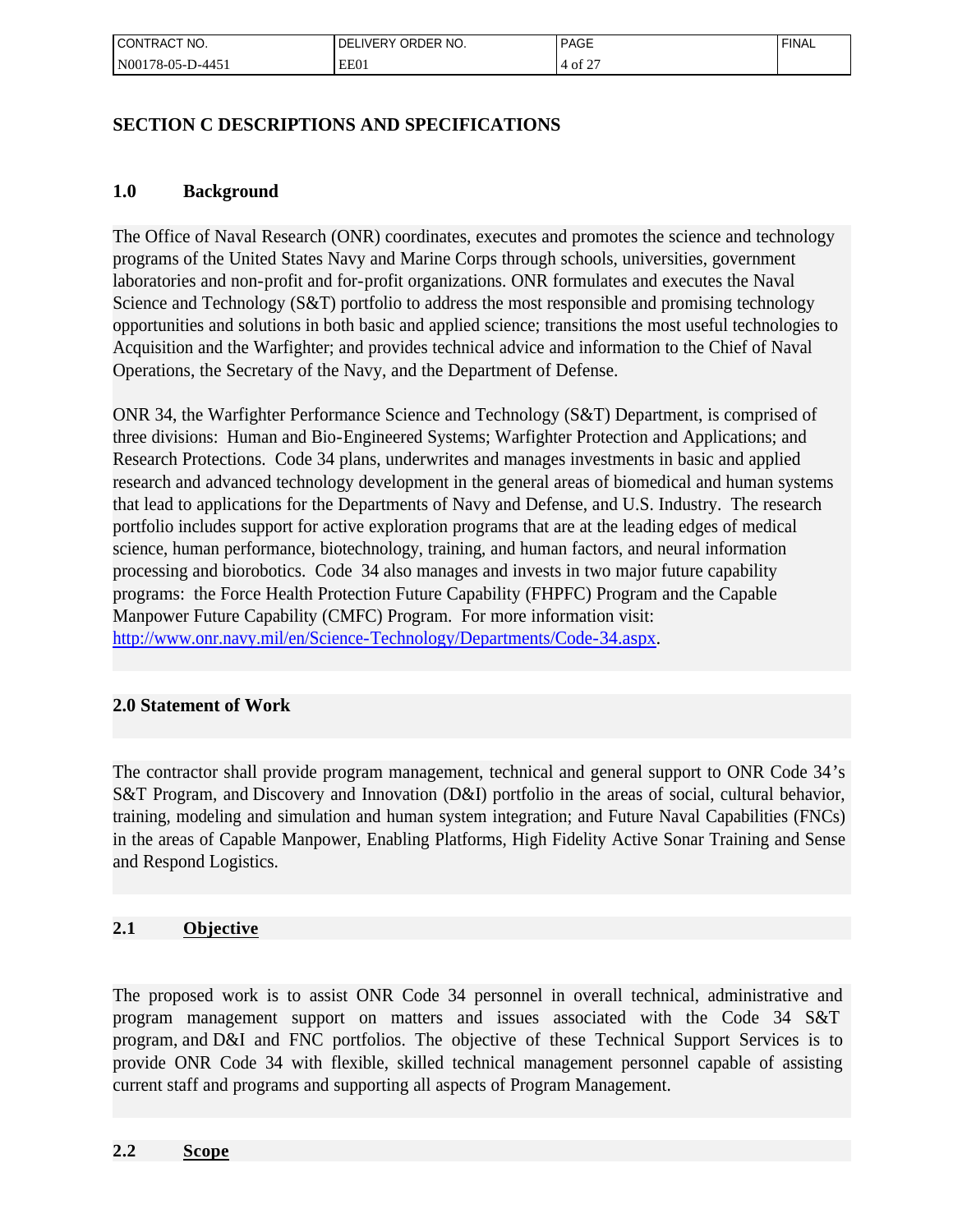| l CONTRACT<br>NO.                 | ORDER NO.<br>DE<br>IVER ۲ـ | <b>PAGE</b> | <b>FINAL</b> |
|-----------------------------------|----------------------------|-------------|--------------|
| N001<br>$-4451$<br>$1/8 - 05 - P$ | EE01                       | of 2        |              |

The scope of this tasking includes all aspects of technical, administrative and program management support. Individual anticipated tasks are outlined in Section C, paragraph 2.3. However, the work to be performed will cover a broad range of support activities which include, but not limited to, the following: assisting in program/project planning, program staff and travel coordination, program/project/financial reviews, technology assessments, data analyses, conference and seminar activities, and program-specific financial issues. The work also includes assistance and support with preparing and drafting analyses, presentations, testimonies, speeches, and reports relative to project and program management goals, objectives and results.

# **2.3 Technical Tasks/Requirements**

The contractor's support tasks shall include, but not limited to:

# **2.3.1 Technical/Programmatic**

- · Draft responses to internal and external communiqués on programmatic and financial matters.
- · Obtain information and assist program managers in briefing preparations.

· Assist in the development of marketing materials such as posters, briefings, webpage content, etc., to include graphics and production of materials.

· Develop program/project management tools that help define, observe, and assess actions that move Code 34 programs toward strategic goals both affordably and speedily, including the development and presentation of capability and technology roadmaps.

Collect, analyze, report and archive regulations, policy, guidance, legislation, laws and Congressional language related to supported programs and systems.

Generate web page content in support of Code 34 programs and technical meetings. Identify and utilize latest information technology resources and capabilities to facilitate information retrieval and dissemination.

**·** Assist in providing technical and engineering support services for the Capable Manpower Future Capability program, the Force Health Protection Capability program, and the Warfighter Performance Discovery and Invention program, including specific engineering, software engineering, systems analysis and operational technical assistance to support S&T disciplines.

<sup>·</sup> Providing test/demonstration services for ONR test activities and programs. The tasks include: test/demonstration design and development, test/demonstration coordination and execution, and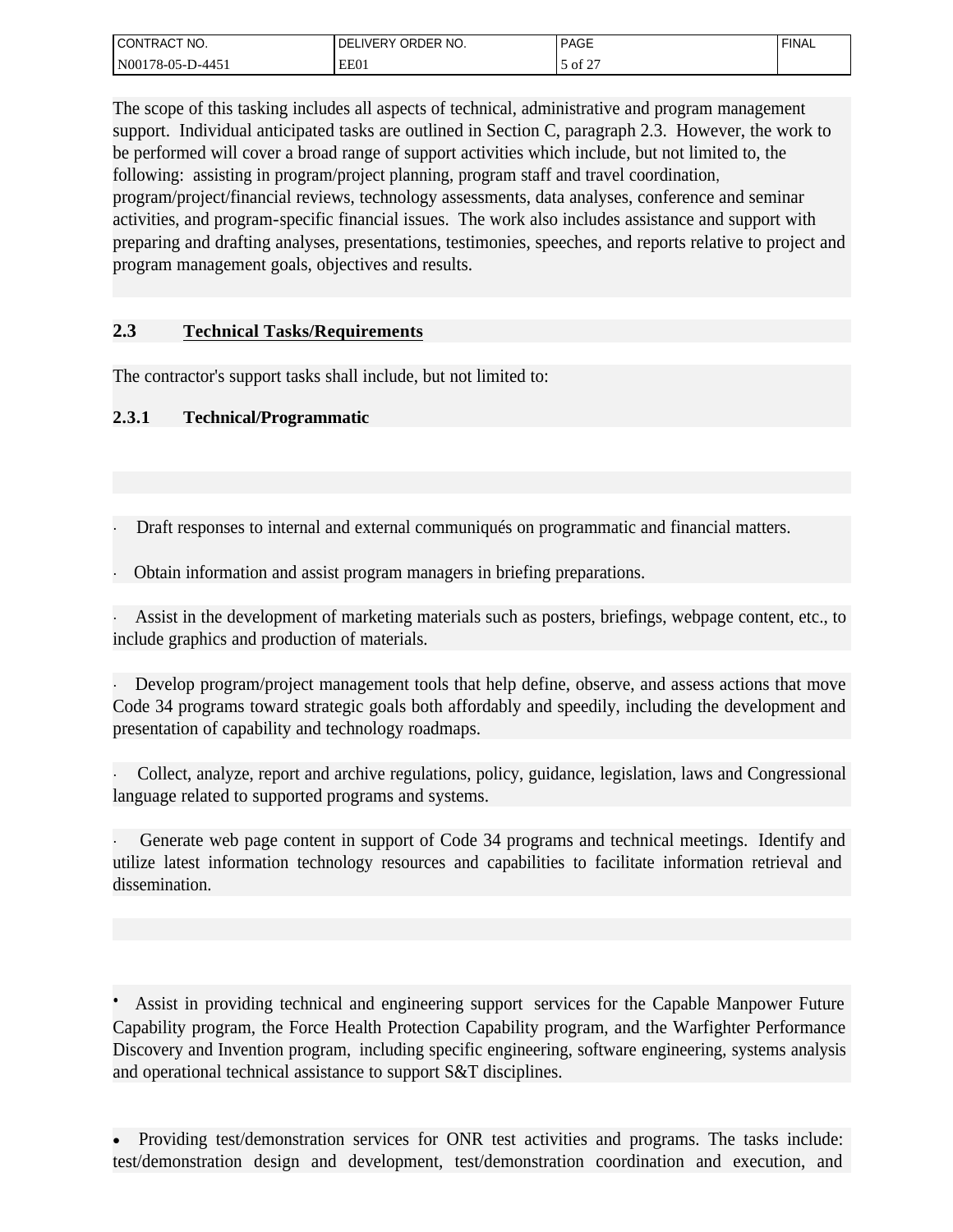| l CONTRACT<br>NO.                            | ORDER NO.<br>DE<br>IVF<br>-<br>- | <b>PAGE</b><br>___   | <b>FINAL</b> |
|----------------------------------------------|----------------------------------|----------------------|--------------|
| N001<br>$1 - 445$ <sup>1</sup><br>$178-05-L$ | EE01                             | $c \Delta$<br>6 of 2 |              |

test/demonstration assessment, evaluation and reporting*.*

· Assisting ONR personnel in overall technical program management support on matters and issues consistent with ONR sponsored development projects, which includes but is not limited to the following: assisting in program/project planning, program staff coordination, program/project financial review, technology assessments, earned value management system analysis, data analyses, conference and seminar activities, and program-specific financial issues.

• Providing services to assist ONR in planning, executing and evaluating science portfolio investment strategies and organizational resource allocations. Tasking includes, but is not limited to, conducting engineering and programmatic assessments of ONR's investment portfolio and operations, providing evaluations and assessments of program balance and return on investments, and reviewing and assessing operational procedures.

• Providing services to identify, recommend, coordinate and prepare applicable assessments, plans, strategies and opportunities for the transition of technology programs for further development and deployment in the Fleet. This includes, but is not limited to, providing coordination and technical support to the FNC transitional areas of interest.

· Reviewing, identifying and assessing emerging requirements, technologies, capabilities, concepts, tactics of interest, and possible teaming relationships in areas related to ONR's objectives for selected technology programs.

Participating in, host and/or support ONR in preliminary and critical design reviews, program and financial reviews, workshops, Governmental and industry events, and sponsored or non -sponsored keydemonstrations or tests, as requested by ONR.

· Facilitating dialogue and interface with key decision makers and/or their staffs (Examples: Congress, OPNAV and Joint Staffs, Warfare Centers, Systems Commands, Program Executive Offices.)

· Reviewing, analyzing and preparing draft business, planning or strategic documents (Examples include: impact statements, briefing materials, future year finance plans, POA&Ms, command/programmatic budget justifications).

· Providing assistance and advisory services for the purpose of evaluating proposals, including evaluation of alternative proposals or initiatives for technical merit, life cycle costs, transition potential and integration into program and financial objectives of ONR.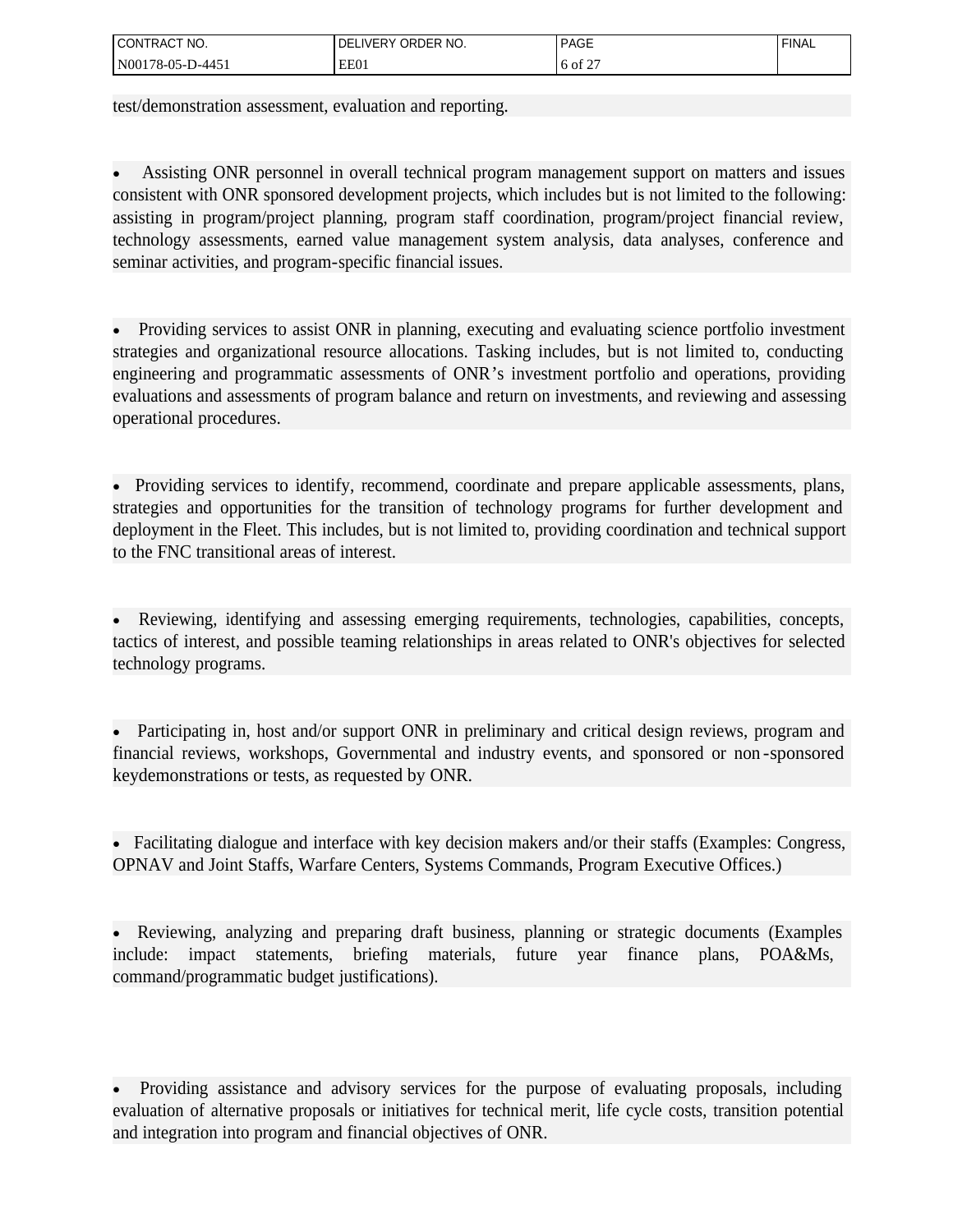| CONTRACT<br>NO.                                   | ORDER NO.<br>DЕ<br>.∟IVER⊻ | <b>PAGE</b>                            | <b>FINAL</b> |
|---------------------------------------------------|----------------------------|----------------------------------------|--------------|
| N001<br>$.1 - 445$<br>$178-0$<br>່ 05-າ<br>______ | EE01                       | $\sim$ $\sim$ $\sim$<br>ΟÌ<br><b>_</b> |              |

· Providing and conducting financial accounting and management support services. Requirement includes tasks in the monitoring, maintenance and operation of specified financial management information systems or websites (Examples: Standard Accounting Reporting System (STARS) and the Naval Research Information System (NAVRIS)). Accounting support includes, but is not limited to, preparation and amendment of spending plans and funding documents, management and execution of commitment/obligation/expenditure actions, prioritization of unfunded requirements.

Providing analyses and direct support for contract and programmatic financial execution. Requirement includes addressing commitment, obligation, expenditure, invoicing and payment items and issues tied to the financial administration of DoD, ONR and other agency awards (either directly through an ONR award vehicle of other agency award vehicle).

· Providing pre- and post-award contract and grant support services in accordance with the award terms and conditions. Task includes, but is not limited to, preparation of draft solicitations and synopses, advice and assistance in proposal management and source selection actions, draft various contract type and Contract Data Requirements List (CDRL) documents, monitoring of financial obligations and expenditures, communication as post-award business point of contact to awardees and other Government entities and modification to existing awards.

• Facilitating and participating in business and financially related IPTs, special advisory boards, offsites, working groups, etc.

· Providing human subject research protection support services per requirements of specific research programs. This includes requirements to review documents, monitor compliance and provide guidance in support of animal and human use approvals per US Navy and Marine Corps Instructions.

• Providing contract-invention surveillance support services for the ONR legal department. This includes requirements to review documents, conduct targeted research and advise on matters tied to contracts, intellectual property and the FAR and DFARS.

· Providing business consultant services in the areas of planning, management, integration, and/or general business practices. Support may include providing expert advice, assistance, guidance or counseling in support of agencies' management, organizational and business improvement efforts.

· The contractor shall perform other duties as deemed appropriate, necessary, and assigned by ONR, which are within the scope of work of this effort.

· Provide services to execute and support conferences, meetings, and symposia.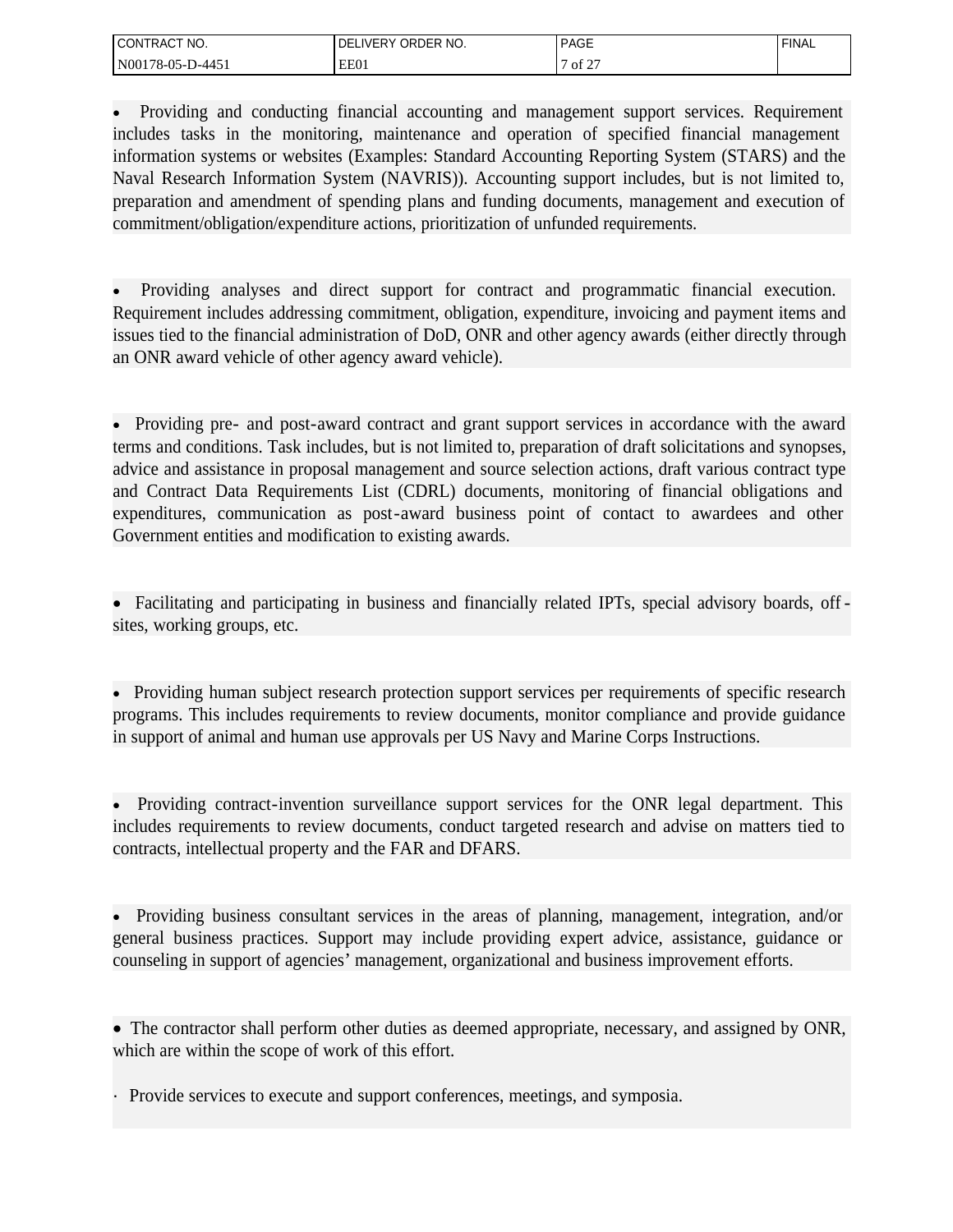| I CONTRACT NO.              | ORDER NO.<br>∟IVERY<br>DЕ | <b>PAGE</b> | <b>FINAL</b> |
|-----------------------------|---------------------------|-------------|--------------|
| N001<br>D-4451.<br>178-05-L | EE01                      | 8 of        |              |

### **2.3.2 Business/Financial**

Provide services to assist Code 34 in planning, executing and evaluating investment strategies and organizational resource allocations.

Monitor the availability and use of program funds. Review financial documents and plans for impact on program objectives and requirements.

Prepare internal financial notices, instructions, guidelines and reports.

Conduct analyses and provide reports that identify, quantify and evaluate financial execution of accounts and accomplishment of program goals and milestones.

· Coordinate preparation and review of actual and projected funding estimates, justifications, and milestones.

· Work with program managers to expedite financial execution and ensure programmatic benchmarks are met.

Assist in preparation of funding documents.

# **2.4. Reports Data and Other Deliverables**

The contractor is required to prepare and provide the following, preferably by electronic submission in Word, PowerPoint or .pdf, either by email or disk.

# **2.4.1 Monthly Progress and Management Report(s)**

The Contractor shall provide monthly progress and status reports. The report is due by the 15<sup>th</sup> of every month and shall include the hours charged against the contract per individual on the contract along with a discussion of specific work items accomplished during the prior month and a forecast of work products for the coming month. Contractor format is acceptable.

### **2.4.2 Annual Summary Report(s)**

The contractor shall prepare an annual summary report, due 30 days after the end of the calendar year. This report should document cumulative work performed during the reporting period. Contractor format is acceptable.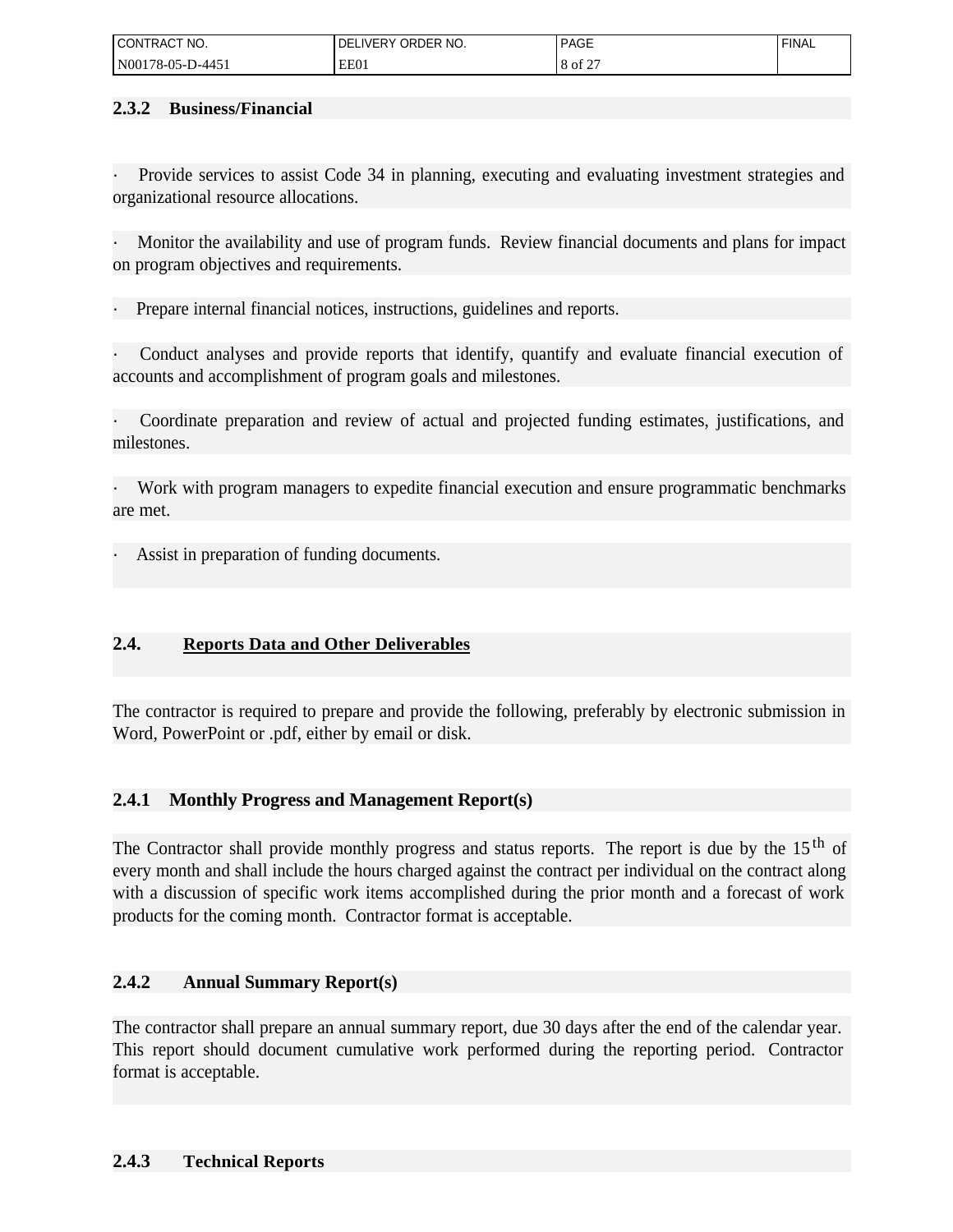| l CONTRACT<br>CT NO.       | ORDER NO.<br>DE<br>.∟IVER≚ | <b>PAGE</b>                    | <b>FINAL</b> |
|----------------------------|----------------------------|--------------------------------|--------------|
| l N00178-05-L<br>$1 - 445$ | EE01                       | $\frac{19 \text{ of } 2.1}{2}$ |              |

For major efforts undertaken within Section C, paragraphs 2.2 and 2.3, as requested by Code 34, the contractor shall provide paper and electronic copies of reports, briefings, and analyses conducted for Code 34 during the term of this contract.

# **2.4.4 Other Reports as Required**

The contractor shall provide written reports, presentations, and support documents related to the technical analysis and work effort on behalf of the subject projects as required.

# **2.4.5 Quality Control Plan**

The Contractor shall provide the COR with a contract quality control plan at the two (2) month interval of contract performance.

# **2.5 Other Information**

Not all positions listed in Section G, Paragraph 9 may need to be filled at time of award. The Government shall provide additional information at time of award detailing which positions will be needed at contract start date.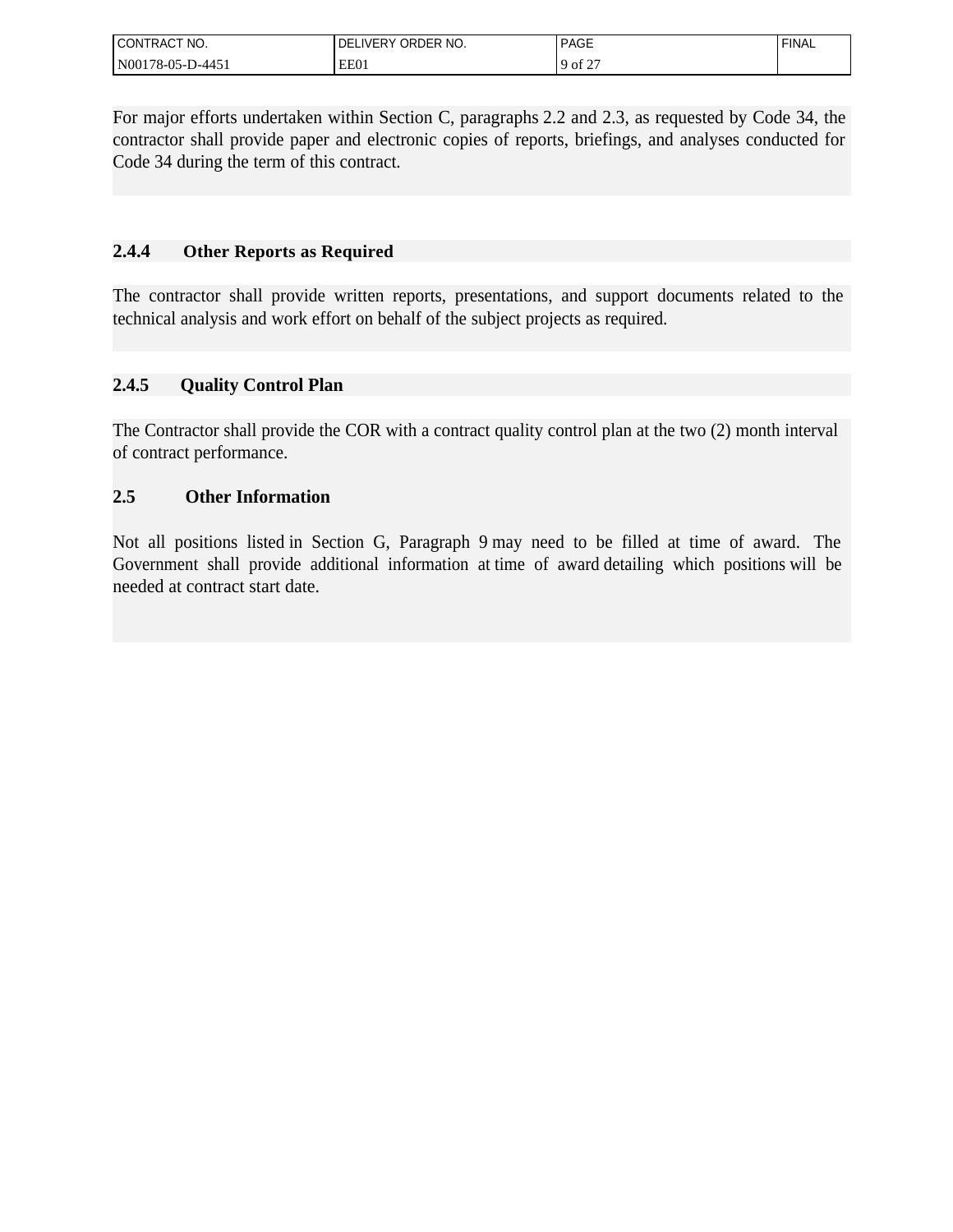| I CONTRACT NO.   | ORDER NO.<br>LIVERY<br>DEI | <b>PAGE</b>                         | <b>FINAL</b> |
|------------------|----------------------------|-------------------------------------|--------------|
| N00178-05-D-4451 | EE01                       | $c \Delta r$<br>$10$ of $2^{\circ}$ |              |

# **SECTION D PACKAGING AND MARKING**

Packaging and marking shall be in accordance with Section D of the IDIQ contract.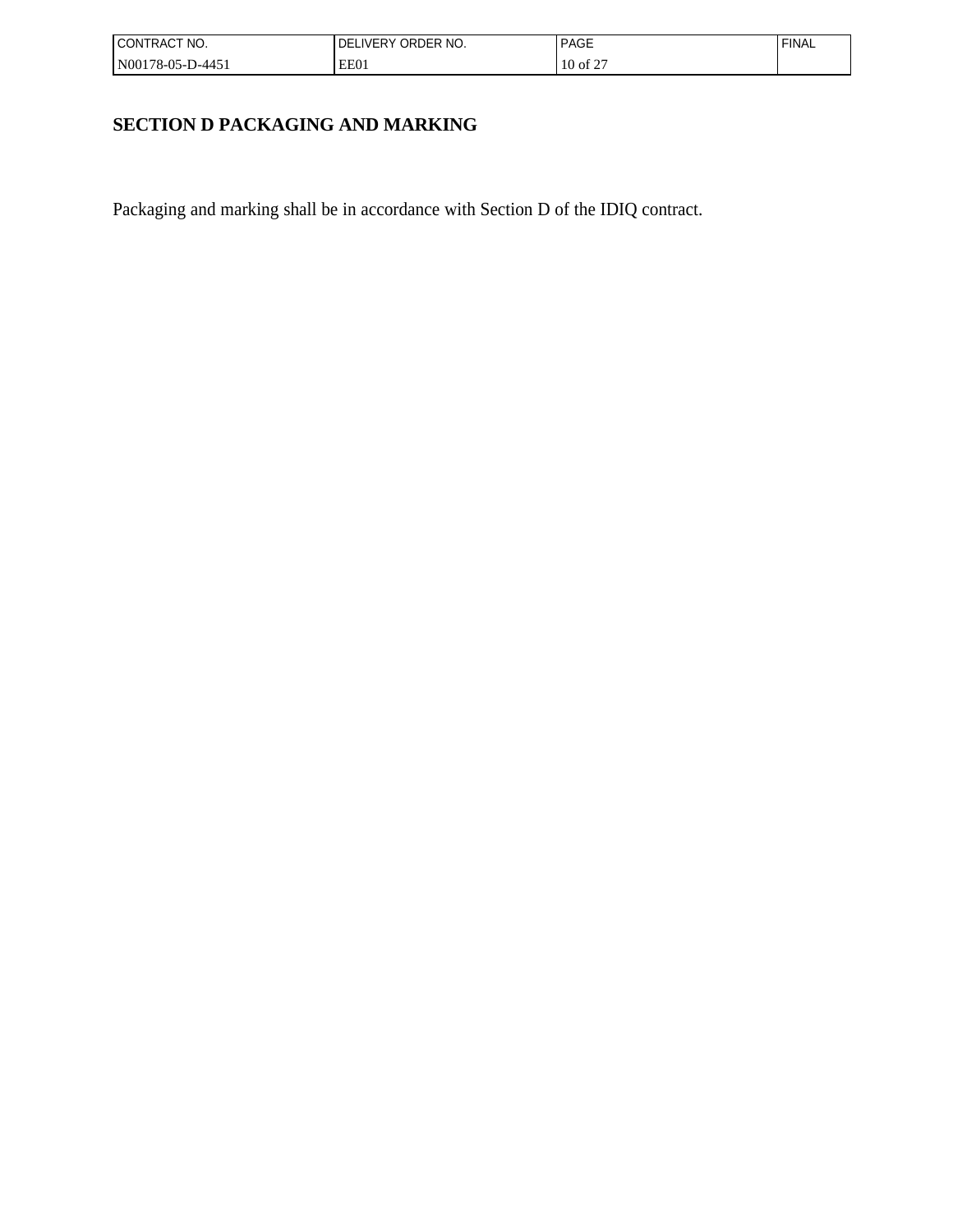| I CONTRACT NO.   | ORDER NO.<br><b>LIVERY</b><br>DEI | <b>PAGE</b>      | <b>FINAL</b> |
|------------------|-----------------------------------|------------------|--------------|
| N00178-05-D-445! | EE01                              | of $2^{\degree}$ |              |

# **SECTION E INSPECTION AND ACCEPTANCE**

Inspection and Acceptance of deliveries under this Task Order will be accomplished by the Task Order Manager/Contracting Officer's Representative listed in Section G, who shall have at least thirty (30) days after contractual delivery for acceptance.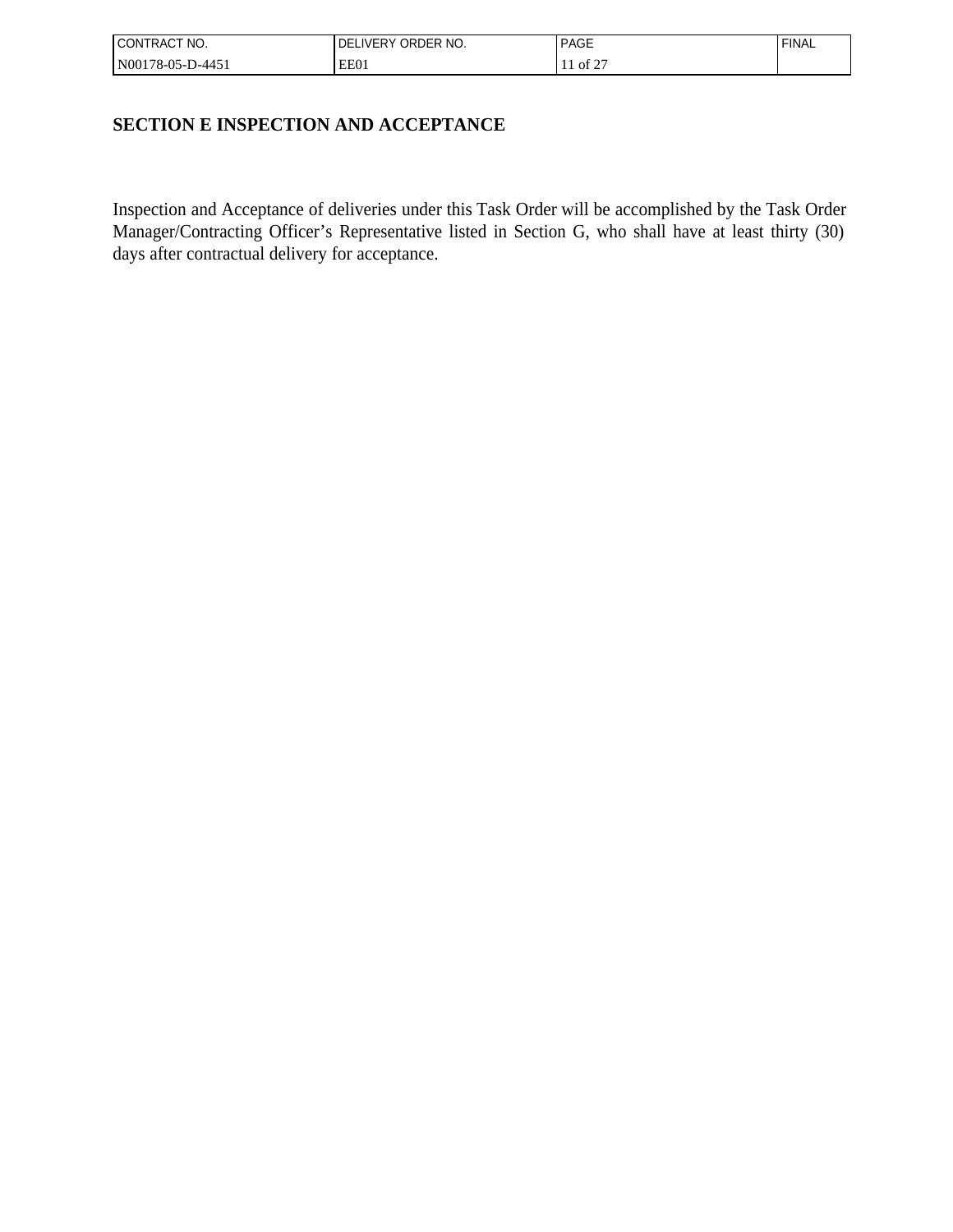| I CONTRACT NO.   | ORDER NO.<br>_IVERY<br>DEI | PAGE                                           | 'FINAL |
|------------------|----------------------------|------------------------------------------------|--------|
| N00178-05-D-445! | EE01                       | $\sim$ $\sim$ $\sim$<br>of 2<br>$\overline{1}$ |        |

# **SECTION F DELIVERABLES OR PERFORMANCE**

1. The support services performed under the base effort (CLINs 4000 and 6000) shall be conducted from date of task order award through June 12, 2012.

2. If exercised, the support services under Option for Year 2 (CLINs 4100 and 6100) shall be for a period of 12 months with an estimated start date of June 12, 2013.

3. If exercised, the support services under Option for Year 3 (CLINs 4200 and 6200) shall be for a period of 12 months with an estimated start date of June 12, 2014.

4. If exercised, the support services under Option for Year 4 (CLINs 7300 and 9300) shall be for a period of 12 months with an estimated start date of June 12, 2015.

5. If exercised, the support services under Option for Year 5 (CLINs 7400 and 9400) shall be for a period of 12 months with an estimated start date of June 12, 2016.

6. Distribution, consignment and marking instructions for all reports listed in Section C, Statement of Work, shall be FOB Destination to the cognizant Task Order Manager/Contracting Officer's Representative listed in Section G.

7. Place of Performance: Work will normally be performed at the ONR Headquarters site. However, any support that is less than full time (1880 hours) may be performed at the contractor site. More specifically, the Senior Program Analyst, Senior Program Specialists, Program Specialists, Administrative Assistants, and Executive Assistant positions will be onsite. The Senior Program Manager, Graphics Specialist and Conference Specialist will be at the contractor's site.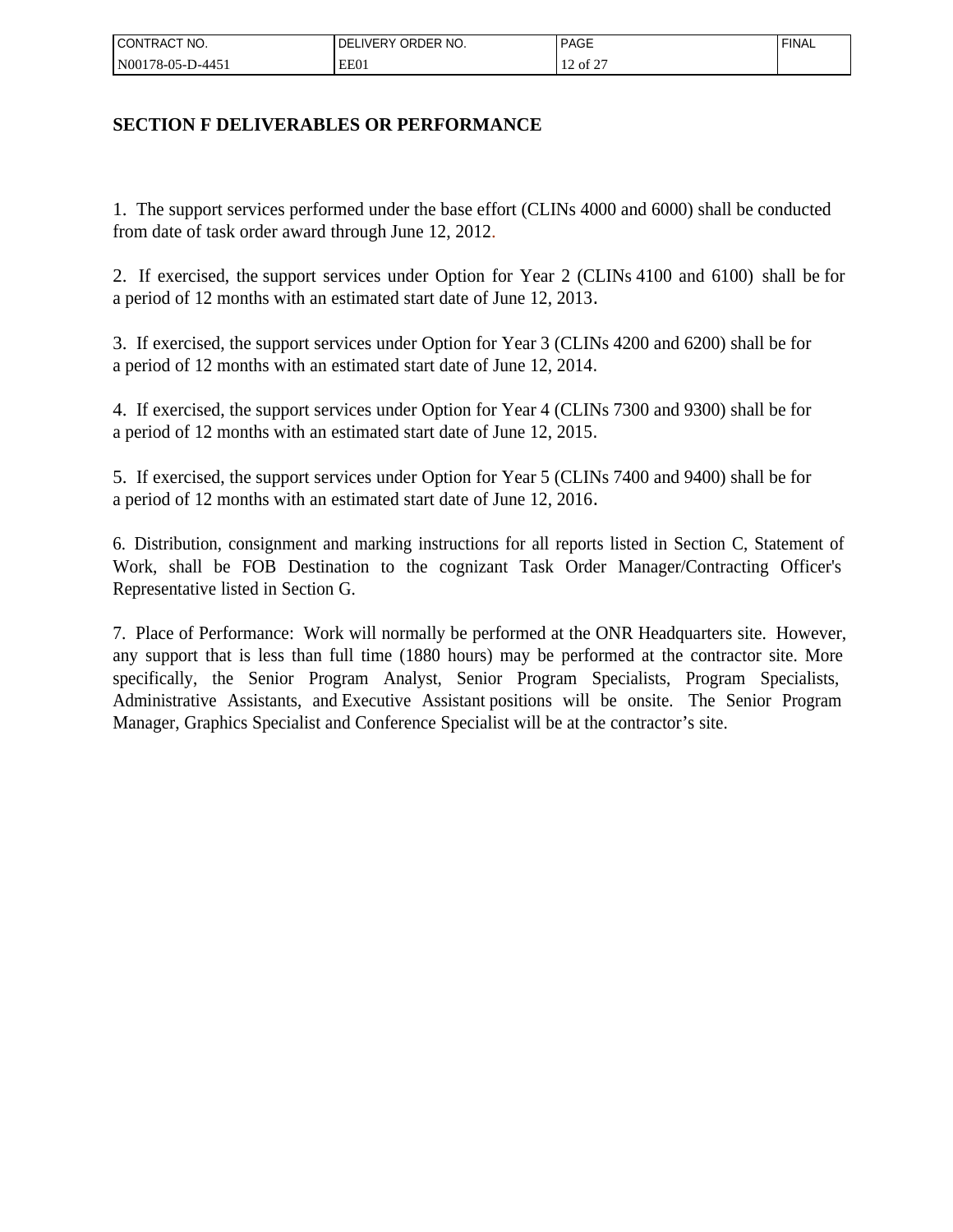| l CONTRACT<br>" NO.                             | ORDER NO.<br><b>IVERY</b><br>⊣ر, | PAGE<br>___       | ' FINAL |
|-------------------------------------------------|----------------------------------|-------------------|---------|
| N001′<br>$.1 - 445$<br>$16-05$ -D <sup>-1</sup> | EE01                             | $-$<br>of 2<br>⊥⊃ |         |

# **SECTION G CONTRACT ADMINISTRATION DATA**

# **1. PAYMENT AND INVOICE INSTRUCTIONS (COST REIMBURSEMENT)**

### **1.1 Submission of Invoices**

### PAYMENT AND INVOICE INSTRUCTIONS (COST TYPE)

All payments shall be made by funds transfers to the bank account registered in the Central Contractor Registration (CCR), http://www.ccr.gov. The Awardee agrees to maintain its registration in the CCR including information necessary to facilitate payment via Electronic Funds Transfer (EFT). Should a change in registry or other incident necessitate the payment to an account other than that maintained in CCR, it is the Awardee's responsibility to notify the Administrative Contracting Office (ACO) and obtain a modification to this Award reflecting the change. The Government shall not be held responsible for any misdirection or loss of payment which occurs as the result of an Awardee 's failure to maintain correct/current EFT information within its CCR registration.

Wide Area Work Flow (WAWF) has been designated as the Department of Defense standard for electronic invoicing and payment. The Office of Naval Research will utilize the WAWF system. This web based system, located at [https://wawf.eb.mil](https://wawf.eb.mil/), provides the technology for government contractors and authorized Department of Defense (DoD) personnel to generate, capture and process receipt and payment-related documentation in a paperless environment. Payment Requests/Invoices for supplies/services rendered under this contract shall be submitted electronically through WAWF. Submission of hard copy DD250/invoices will no longer be accepted for payment.

It is recommended that all persons designated as CCR Electronic Business (EB) Points of Contact, and anyone responsible for submitting payment requests, use the online training system for WAWF at [http://wawftraining.com.](http://wawftraining.com/) The Vendor, Group Administrator (GAM), and sections marked with an asterisk in the training system should be reviewed. Vendor Quick Reference Guides are also available at ([http://acquisition.navy.mil/rda/home/acquisition\\_one\\_source/ebusiness/don\\_ebusiness\\_solutions/wawf\\_over](http://acquisition.navy.mil/rda/home/acquisition_one_source/ebusiness/don_ebusiness_solutions/wawf_overview/vendor_information) [view/vendor\\_information](http://acquisition.navy.mil/rda/home/acquisition_one_source/ebusiness/don_ebusiness_solutions/wawf_overview/vendor_information)). The most useful guides are "Vendor Self Registration/Account Management" and "Cost Voucher".

To comply with the above initiative, the Awardee must register in WAWF and have the appropriate CAGE code activated. Your CCR EB Point of Contact is responsible for activating the CAGE code in WAWF by calling 1-866-618-5988. Once the CAGE Code is activated, the CCR EB Point of Contact will self-register in WAWF ([https://wawf.eb.mil](https://wawf.eb.mil/)) and follow the instructions for a group administrator. After the CAGE Code is set-up on WAWF, any additional persons responsible for submitting payment requests must self-register in WAWF.

After self-registering and logging on to the WAWF system, click on the plus sign next to the word "Vendor" and then click on the "Create New Document" link. Enter the Contract Number (no dashes), Delivery Order (if applicable) and CAGE Code, and then hit Continue. (*Note - Some codes may automatically pre-populate in WAWF; if they do not, they should be entered manually*)

-Enter the Pay DODAAC and hit Submit.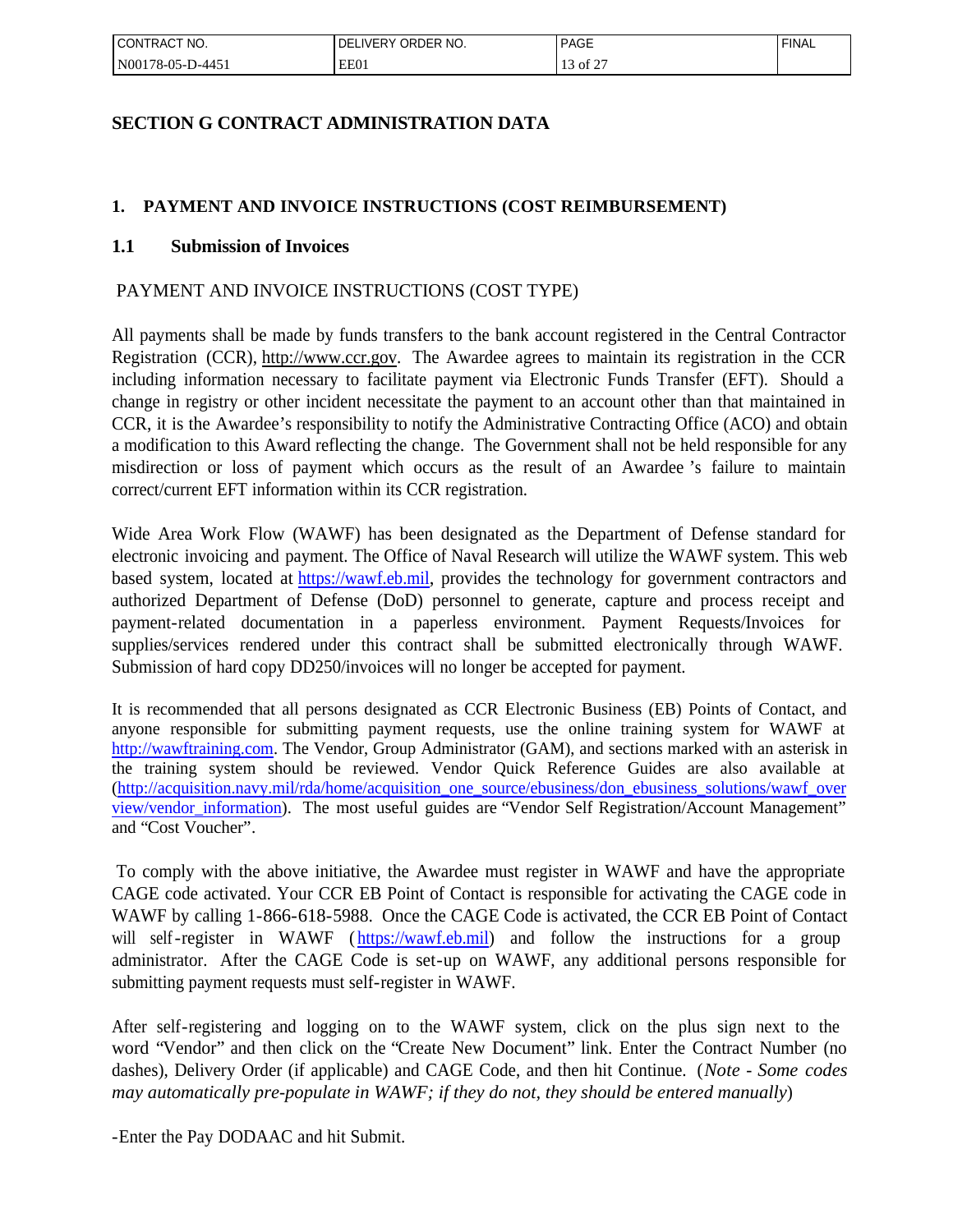| CT NO.<br><b>CONTRACT</b> | ORDER NO.<br>LIVERY<br>DЕ | <b>PAGE</b>       | <b>FINAL</b> |
|---------------------------|---------------------------|-------------------|--------------|
| N00178-05-L<br>.D-445     | EE0.                      | $\sim$<br>ΟĪ<br>∼ |              |

Pay DoDAAC: [Use the 6 character "PAYMENT WILL BE MADE BY" CODE on page one of the award document]

Select the "Cost Voucher" invoice type within WAWF and hit Continue. This type of invoice fulfills any requirement for submission of the Material Inspection and Receiving Report, DD Form 250. Fill in the additional required information (if it has not been pre-populated) and hit Continue.

Issue Date: [Use the signed date of the award document]

IssueBy DoDAAC: [Use the 6 character "ISSUED BY" CODE on page one of the award document]

Admin DoDAAC: [Use the 6 character "ADMINISTERED BY" CODE on page one of the award document]

DCAA Auditor DoDAAC: [Look up via the AUDIT OFFICE LOCATOR at http://www.dcaa.mil. If you encounter any problems finding your cognizant audit office, write to [dcaaweb@dcaa.mil](mailto:dcaaweb@dcaa.mil) or call ONR's DCAA liaison at (703) 696-2599]

Service Approver: [Use the 6 character "ADMINISTERED BY" CODE on page one of the award document]

LPO DoDAAC: [Use the 6 character "ADMINISTERED BY" CODE on page one of the award document] *(Note - this line is required only when the "PAYMENT WILL BE MADE BY" DODAAC is HQ0251 or begins with an 'N'; otherwise leave blank)* 

Fill in all applicable information under each tab within the document. Back up documentation (5MB limit) can be included and attached to the invoice in WAWF under the "Misc Info" tab.

Take special care when you enter Line Item information - the Line Item tab is where you will detail your request for payment and material/services that were provided based upon the contract. Be sure to fill in the following two informational items exactly as they appear in the contract:

Item Number: If the contract schedule has more than one ACRN listed as sub items under the applicable Contract Line Item Number (CLIN), use the 6 character separately identified Sub Line Item Number (SLIN) (e.g. – 0001AA) or Informational SLIN (e.g. – 000101), otherwise use the 4 character CLIN  $(e.g. - 0001).$ 

ACRN: Fill-in the applicable 2 alpha character ACRN that is associated with the SLIN or CLIN. (Note – DO NOT INVOICE FOR MORE THAN IS STILL AVAILABLE UNDER ANY ACRN).

After all required information is included, click on the "Create Document" button under the "Header" tab.

### **1.2 Payment of Allowable Costs and Fixed Fee**

As consideration for the proper performance of the work and services required under this contract, the Contractor shall be paid as follows:

(a) Costs, as provided for under the contract clause entitled "Allowable Cost and Payment," shall not exceed the amount set forth as "Estimated Cost" in Section B, and is subject to the contract clause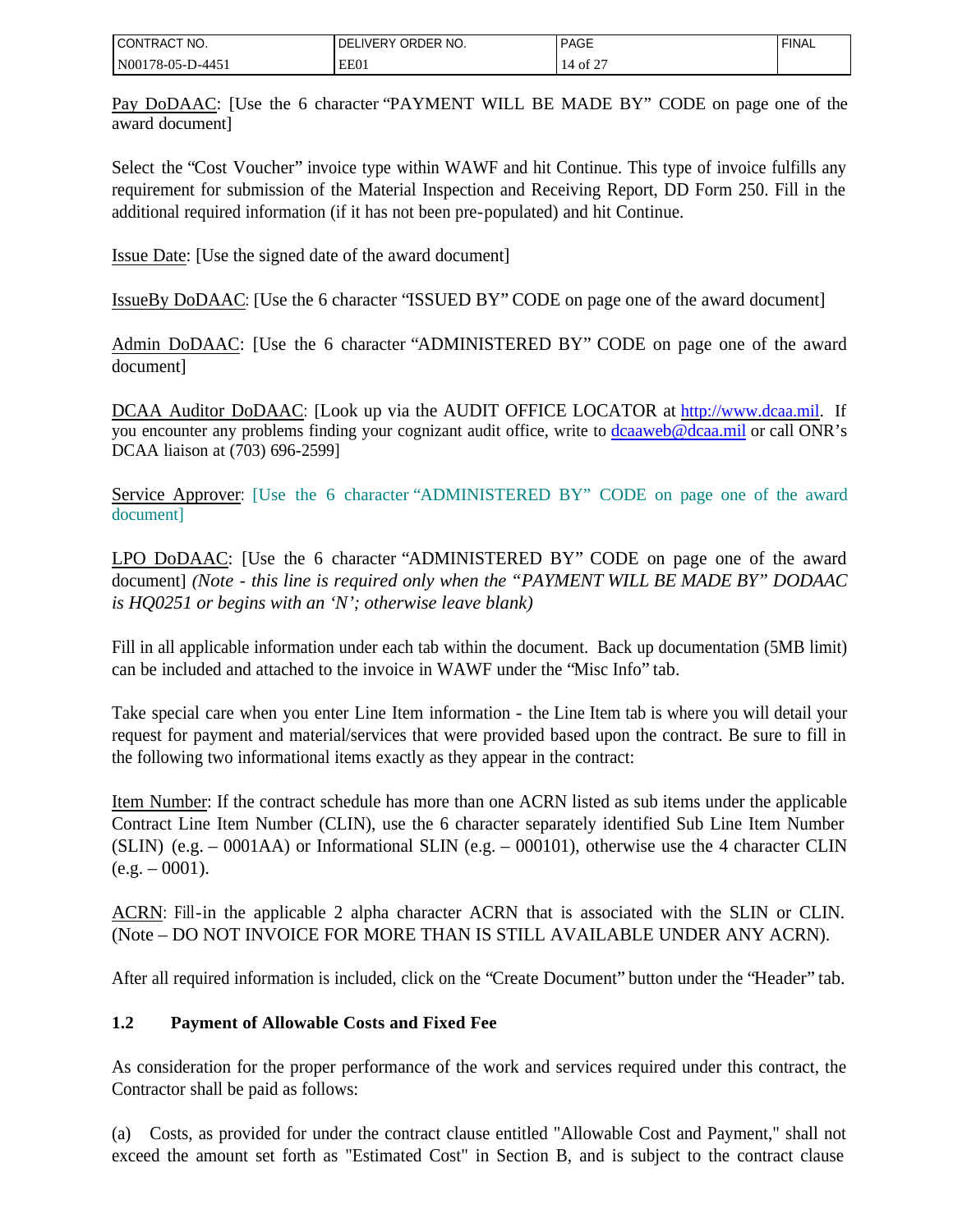| CONTRACT<br>'NO.                              | ORDER NO.<br>.∨FR⊻<br>J۲ | <b>PAGE</b>                                           | <b>FINAL</b> |
|-----------------------------------------------|--------------------------|-------------------------------------------------------|--------------|
| N001<br>$-445$ <sup>+</sup><br>78-0.<br>_____ | EE01                     | ОĪ<br><u>_</u><br>the contract of the contract of the |              |

entitled "Limitation of Cost" or "Limitation of Funds" whichever is applicable.

(b) A fixed fee, in the amount set forth as 'Fixed Fee' in Section B, in accordance with the contract clause FAR 52.216-8 "Fixed Fee", shall be paid upon completion of the work and services required under this contract and upon final acceptance by the Contracting Officer. However, the Contractor, shall bill on each voucher the amount of the fee bearing the same percentage to the total fixed fee as the amount of cost billed bears to the total estimated cost not to exceed the amount set forth as "Fixed Fee" in Section B. The total fixed fee billed, shall not exceed the total fixed fee specified in Section B and is subject to the contract clause entitled "Limitation of Cost" or "Limitation of Funds" whichever applies.

(c) In accordance with FAR 52.216-8, "Fixed Fee", the Administrative Contracting Officer (ACO), in order to protect the Government's interest, shall withhold 10% of the fixed fee amount set forth in Section B or until a reserve is set aside in the amount of \$100,000.00, whichever is less. The ACO shall release 75% of the fixed fee reserve upon acceptance of deliverables identified in section F of this contract. The remaining 25% of the fixed fee reserve will be released after receipt of final rates, the contractor has satisfied all other contract terms and conditions, including the submission of final patent and royalty reports, and is not delinquent in submitting final vouchers of prior years' settlements.

# **1.3 Allotment of Funds**

(a) It is hereby understood and agreed that this contract will not exceed a total amount of \$1,215,842.06; including an estimated cost of \$1,171,499.18 and a fixed fee of \$44,342.88.

(b) It is hereby understood and agreed that CLIN 4000 will not exceed a total amount of \$1,095,842.06; including an estimated cost of \$1,051,499.18 and a fixed fee of \$44,342.88 . The total amount presently available for payment and allotted to CLIN 4000 of this contract is \$162,000; including an estimated cost of \$155,444.72 and a fixed fee of \$6,555.28. It is estimated that the amount allotted of \$162,000 will cover the period from date of award through 15 August 2011.

(c) It is hereby understood and agreed that CLIN 6000 will not exceed a total estimated cost of \$120,000 (no fixed fee). The total amount presently available for payment and allotted to CLIN 6000 is \$10,000. It is estimated that the amount allotted of \$10,000 will cover the period from date of award through 15 July 2011.

# **2.0 Payment Instructions for CLINs W/ Multiple ACRNs/Lines of Accounting**

For all invoices submitted against CLINs with multiple Accounting Classification Reference Numbers (ACRNs), the billing shall be paid from the earliest Fiscal Year (FY) appropriation first (e.g., FYX0 funding shall be completely exhausted before any FYX1 funds are paid). In the event there are multiple ACRNs with the same FY of appropriation, billings shall be proportionally billed to all ACRNs for that FY in the same ratio that the ACRNs are obligated.

# **3.0 Order Details**

# **3.1 Other Direct Costs (ODCs)**

ODCs (including supplies, travel, NMCI Seats etc.) will be reimbursed at cost plus G&A without profit or fee. Purchases of items (other than consumable materials or supplies) exceeding \$2,500 and all travel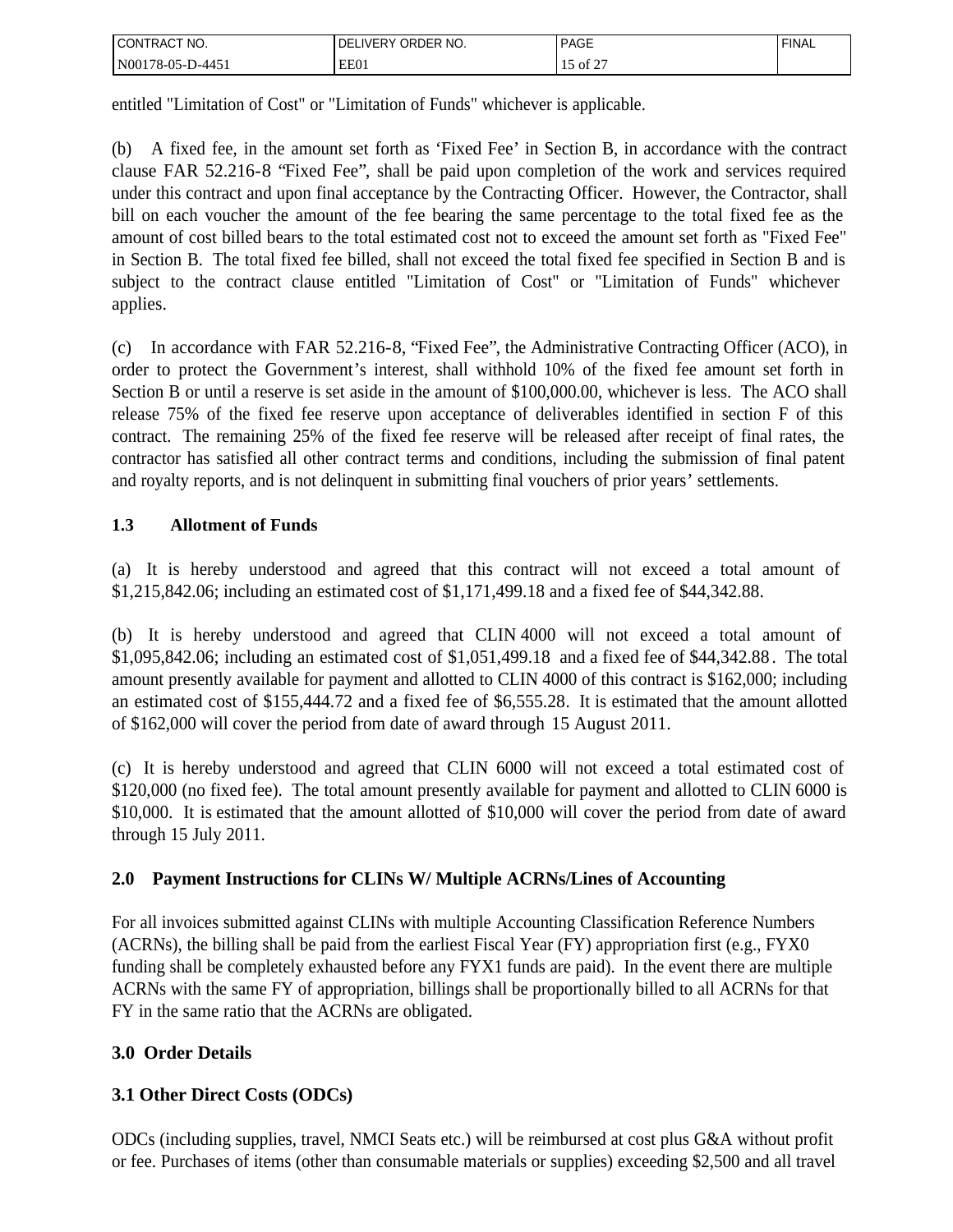| CT NO.<br>CONTRAC <sub>1</sub>                | ORDER NO.<br><b>NERY</b><br>DF | <b>PAGE</b>        | <b>FINAL</b> |
|-----------------------------------------------|--------------------------------|--------------------|--------------|
| 'N00178<br>$1 - 445$<br>/8-05-F<br>$\sqrt{ }$ | EE01                           | $\sim$<br>16 of 2. |              |

must be approved in advance by the Contracting Officer's Representative (COR). Any travel with an airfare cost exceeding \$2,500 must be approved in advance by the Procuring Contracting Officer. The total ODC amount is not to exceed \$120,000 per 12-month period of performance. This NTE amount should be proposed and included as part of the cost total (inclusive of G&A, but without profit or fee) in every proposal submitted under this solicitation.

# **3.1.1 Travel and Per Diem**

Travel will be required to support this Statement of Work. In accordance with the contract requirements, direct costs associated with the Contractor's travel should not exceed the applicable rates found in the Joint Travel Regulations (JTR). All travel arrangements under the Contractor's responsibility include: clearance requests, hotel accommodations, travel orders, and visa/passport requirements, unless otherwise stated by the Government sponsor. The contractor shall make every effort to make all travel arrangements at least 21 days in advance.

# **3.1.2 Other Direct Costs (Other than Travel and Per Diem)**

 ODCs may be required to fully support this task requirement. At this time, the specific items cannot be identified. However, the ODC and Travel cost total cannot exceed the NTE amount in Section G, paragraph 3.1.

# **3.2 Government Furnished Resources (GFR)**

The Government will provide information, material and forms unique to the Government for supporting the task. The Government furnished resources necessary to perform the Statement of Work should be identified and requested through the designated Contracting Officer's Representative (COR).

# **3.3 Place of Performance and Facilities, Supplies and Services**

The facilities required to perform the tasks outlined in the Statement of Work will be at both the Contractor's place of business and at the Government site. When work is conducted at the government site, basic facilities such as work space and its associated operating requirements (i.e., phones, desks, and utilities) will be provided while working in Government facilities. The availability of any required computer resources while working in Government facilities should be verified in advance with the designated Contracting Officer's Representative (COR). The Government will provide an NMCIapproved computer that adheres with NMCI and Navy IT regulations. The Government will provide an NMCI-approved computer that adheres with NMCI and Navy IT regulations.

Parking facilities are not provided; however, several private (pay) parking facilities are located in the area. The ONR facility is within walking distance of the Ballston Metro Station. Monthly parking fees or any other type of transportation expenses (metro farecards) for proposed personnel to commute to and from the place of performance should not be charged to the Order as a direct cost.

# **3.4 Information**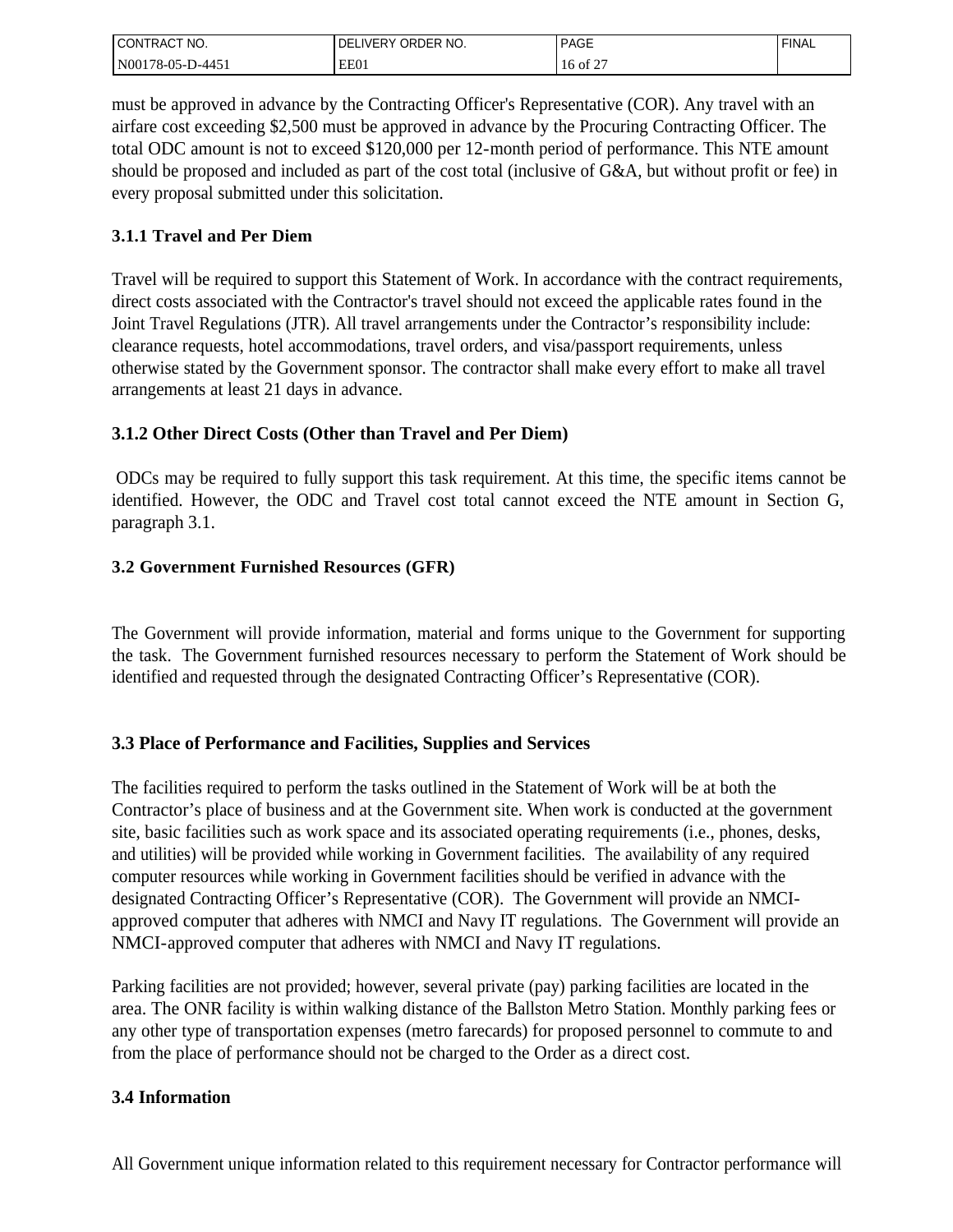| CONTRACT<br>NO.                | ORDER NO.<br>IVERY<br>υF | <b>PAGE</b>                                              | <b>FINAL</b> |
|--------------------------------|--------------------------|----------------------------------------------------------|--------------|
| N001<br>$1 - 445$<br>' 78-05-1 | EE01                     | $\sim$ $\sim$ $\sim$<br>$\overline{\phantom{0}}$<br>of 2 |              |

be made available to the Contractor. The Contracting Officer's Representative (COR) will be the point of contact for identification of any required information to be supplied by the Government.

### **3.5 Documentation**

All existing documentation relevant to this task's accomplishment will be made available to the Contractor at the beginning of the task. The Contractor will be required to prepare documentation in accordance with defined guidelines provided by the Government.

# **3.6 Equipment**

With the exception to the basic facility items noted Section G, paragraph 3.3, and in accordance with the general guidance in FAR Part 45.102, Contractors are required to furnish all property necessary to perform on Government contracts or orders. The purchase of PCs should not be proposed as a direct charge under this solicitation. For security purposes, computers may be required to be authorized and approved for use by ONR.

Contractors will be required to obtain Navy Marine Corps Intranet (NMCI) seats to perform the Task Order Statement of Work. During the performance of the Order, if either party (Government or Contractor) identifies additional NMCI seat requirements for the Contractor to obtain an NMCI seat to perform its duties, ONR officials will work with the Contractor to obtain an NMCI seat in a timely manner and, if necessary, will pursue a mutually satisfactory agreement in regards to any formal modifications or changes to the dollar values of the Order as a result of the emerging NMCI requirements. General information regarding NMCI can be obtained at: [http://www.nmcieds.com/index.asp.](http://www.nmcieds.com/index.asp)

# **3.7 Subcontracts/Consultants**

Contractor may request, on a case-by-case basis, subcontract/consultant support for specific technical tasks.

# **3.8 Security Requirements**

**a. Clearance Requirements.** During the performance of the effort, the Contractor may be required to have access to, and may be required to receive, generate, and store information classified to the level of SECRET. For personnel, a minimum of a SECRET clearance is required. Any Contractor facilities used in support of this contract must be granted SECRET facility clearances and have the capability to store material classified up to and including SECRET. A DD Form 254 (Attachment 3) will be required prior to access or production of any classified information. Additionally, Contractor is required to safeguard the information labeled as proprietary.

**b. Privacy Act**. All Contractor personnel assigned to this task will have access to information that may be subject to the Privacy Act of 1974. The Contractor is required to ensure the proper safeguarding of such information to prevent unauthorized release.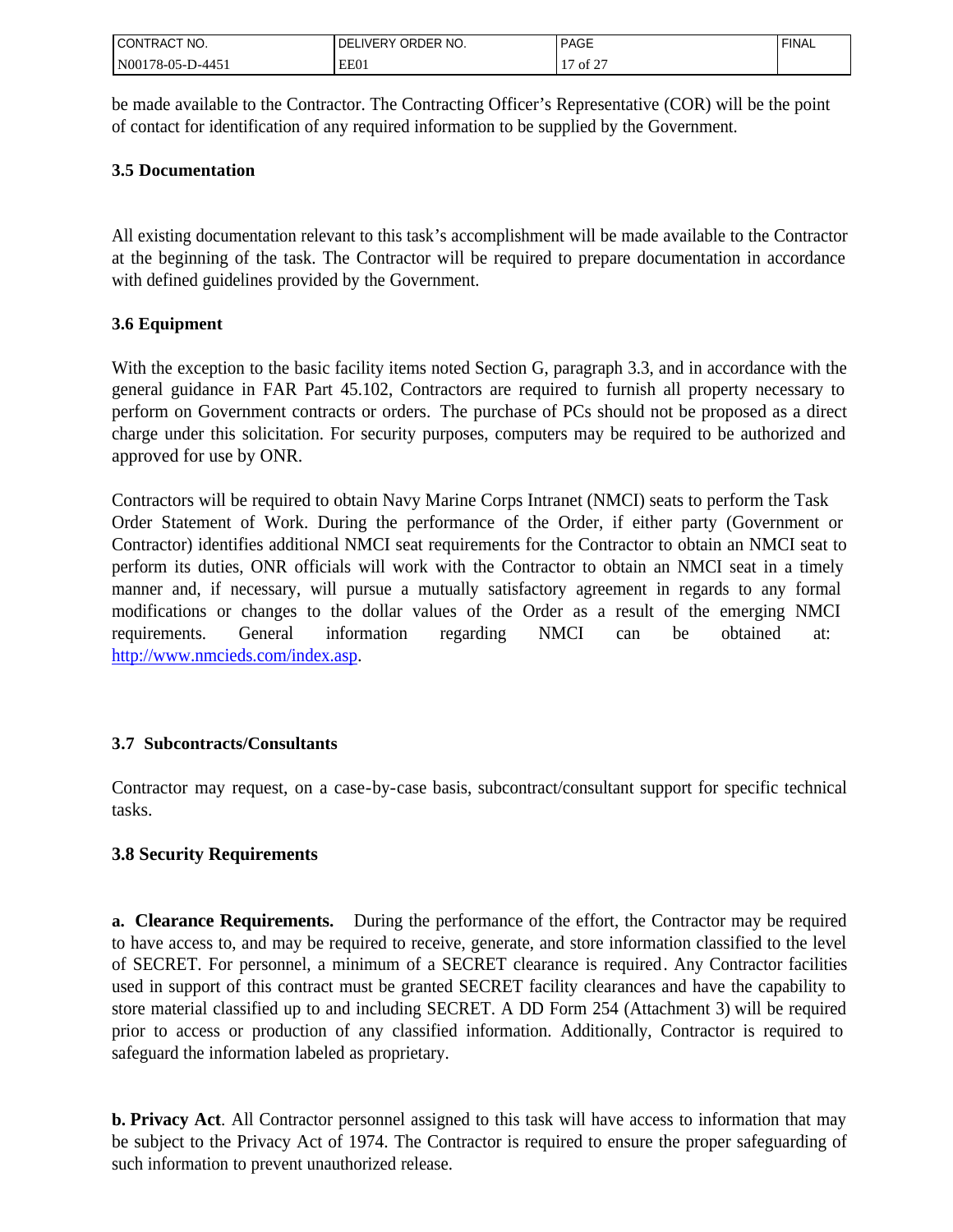| CT NO.<br>'CONTRAC'       | ORDER NO.<br>DЕ<br><b>IVERY</b> | <b>PAGE</b>              | FINAL |
|---------------------------|---------------------------------|--------------------------|-------|
| N00178-05-D-4451<br>_____ | EEO1                            | $\sim$<br>10<br>18 of 2. |       |

**c. Nondisclosure Agreement**. In the course of its work, the selected Contractor will be required to execute a Nondisclosure Agreement (NDA) (Attachment 1) as outlined in Section L, paragraph 1.5.1 of this solicitation.

# **4.0 Procuring Office Representatives**

In order to expedite administration of this order, the Administrative Contracting Officer should direct inquiries to the appropriate office listed below. Please do not direct routine inquiries to the person listed in Block 21 of the signature page of this order.

Contract Negotiator - Emily McLaughlin, ONR 254, (703) 588-2440, DSN 426-2440, E-Mail Address: [emily.j.mclaughlin@navy.mil.](mailto:emily.j.mclaughlin@navy.mil)

Security Matters – Ms. Diana Pacheco, ONR 43, (703) 696-8177, DSN 426-8177, E-Mail Address: [diana.pacheco@navy.mil](mailto:diana.pacheco@navy.mil)

Task Order Ombudsman (as per FAR 16.505(b)(5)) – Mr. Mark Bennington, ONR 02A, (703) 696- 4606, DSN 426-4607, Email Address: mark.bennington@navy.mil

# **5.0 ONR 55252.242-9720 CONTRACTING OFFICER'S REPRESENTATIVE (COR) (SEP 1996)**

The COR for this contract is: Name: Sevgi Bullock

Code: Sevgi Bullock Mailing Address: Office of Naval Research, 875 North Randolph Street, Suite 1425, Code 34, Arlington, VA 22203-1995

The COR will act as the Contracting Officer's representative for technical matters, providing technical direction and discussion as necessary with respect to the specification or statement of work, and monitoring the progress and quality of contractor performance. The COR is not an Administrative Contracting Officer and does not have authority to take any action, either directly or indirectly, to change the pricing, quantity, quality, place of performance, delivery schedule, or any other terms and conditions of the contract (or delivery order), or to direct the accomplishment of effort which goes beyond the scope of the statement of work in the contract (or delivery order).

When, in the opinion of the contractor, the COR requests effort outside the existing scope of the contract (or delivery order), the contractor shall promptly notify the contracting officer (ordering officer) in writing. No action shall be taken by the contractor until the contracting officer (or ordering officer) has issued a modification to the contract (or delivery order) or has otherwise resolved the issue.

In the absence of the COR named above (due to reasons such as leave, illness, official travel), all responsibilities and functions assigned to the COR shall be the responsibility of the alternate COR acting on behalf of the COR.

# **6.0 Contract Type**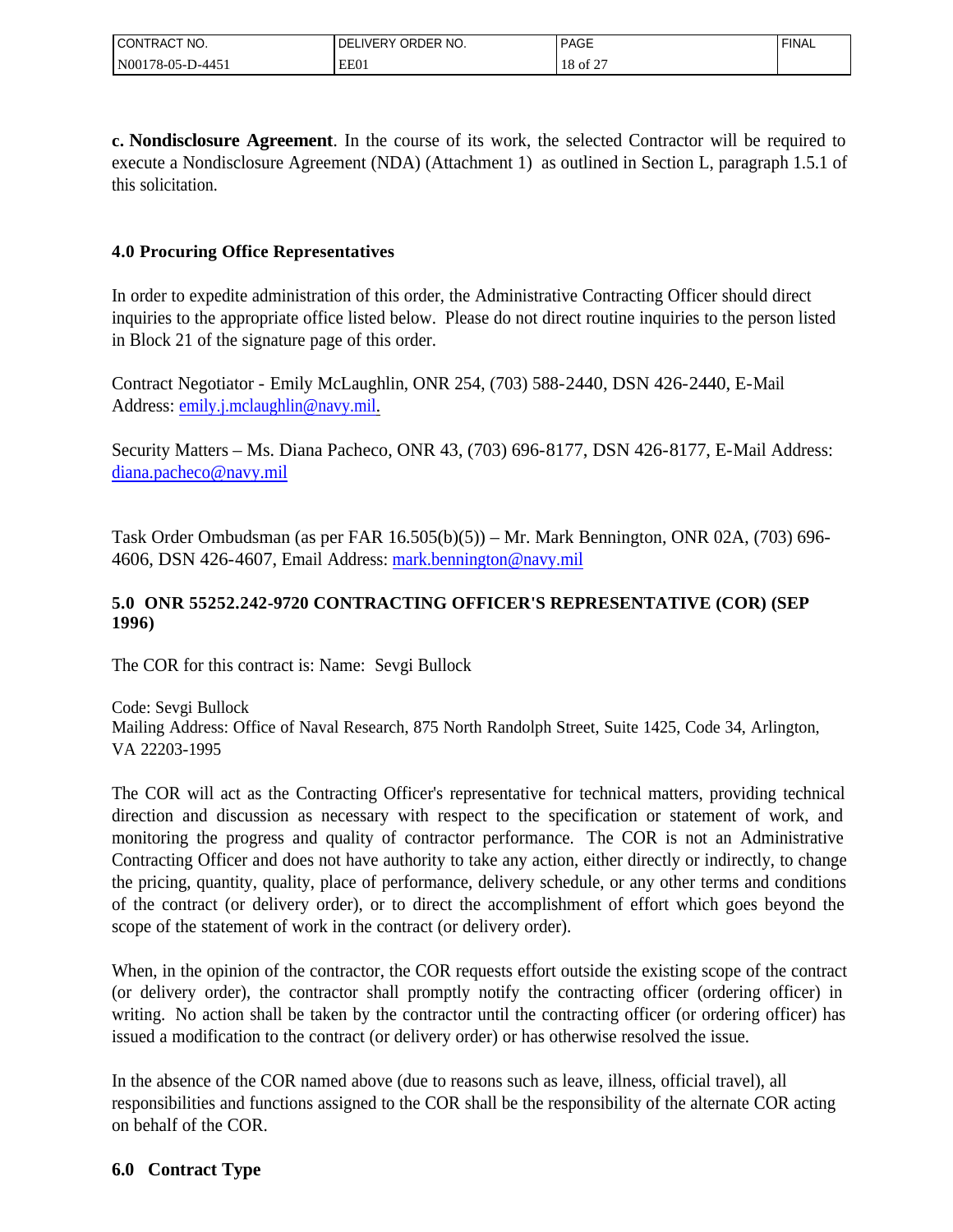| l CONTRACT NO.         | ORDER NO.<br><b>JVERY</b><br>⊣د، | <b>PAGE</b>                                     | <b>FINAL</b> |
|------------------------|----------------------------------|-------------------------------------------------|--------------|
| 'N00178-05-L<br>D-445: | EE01                             | $\sim$ $\sim$ $\sim$<br>19<br>of $\overline{Z}$ |              |

This is a cost-plus-fixed-fee (level of effort) task order.

# **7.0 Level of Effort ONR 5252.216-9706 (DEC 88)**

1) The Contractor agrees to provide the total level of effort specified in the next sentence in performance of the work described in this contract. The yearly level of effort for the performance of this contract shall be 17,820 total hours of direct labor, including subcontractor direct labor for those subcontractors specifically identified in the Contractor's proposal as having hours included in the proposed level of effort. A breakdown of labor categories and hours is set forth in Paragraph 11 below.

2) The level of effort for this contract shall be expended at an average rate of 1,485 hours per month. It is understood and agreed that the rate of 1,485 hours per month may fluctuate in pursuit of the technical objective, provided such fluctuation does not result in the use of the total hours of effort prior to the expiration of the term of the contract.

3) The Contractor is required to notify the Contracting Officer when any of the following situations occur or are anticipated to occur: If during any three consecutive months the monthly average is exceeded by 25% or, if at any time it is forecast that during the last three months of the contract less than 50% of the monthly average will be used during any given month; or, when 85% of the total level of effort has been expended.

4) If, during the term of the contract, the Contractor finds it necessary to accelerate the expenditure of direct labor to such an extent that the total hours of effort specified would be used prior to the expiration of the term, the Contractor shall notify the Contracting Officer in writing, setting forth the acceleration required, the probable benefits which would result, and an offer to undertake the acceleration at no increase in the estimated cost or fixed fee together with an offer, setting forth a proposed level of effort, cost breakdown, and proposed fixed fee, for continuation of the work until expiration of the term hereof. The offer shall provide that the work proposed will be subject to the terms and conditions of this contract and any additions or changes required by then current law, regulations, or directives, and that the offer, with a written notice of acceptance by the Contracting Officer, shall constitute a binding contract. The Contractor shall not accelerate any effort until receipt of such written approval by the Contracting Officer. Any agreement to accelerate will be formalized by contract modification.

5) The Contracting Officer may, by written order, direct the Contractor to accelerate the expenditure of direct labor such that the total hours of effort specified in paragraph 1 above would be used prior to the expiration of the term. This order shall specify the acceleration required and the resulting revised term. The Contractor shall acknowledge this order within five days of receipt.

6) If the total level of effort specified in paragraph 1 above is not provided by the Contractor during the period of this contract, the Contracting Officer shall either (i) reduce the fixed fee of this contract as follows:

Fee Reduction  $=$ 

# Fixed Fee x (Required LOE Hours - Expended LOE Hours

Required LOE Hours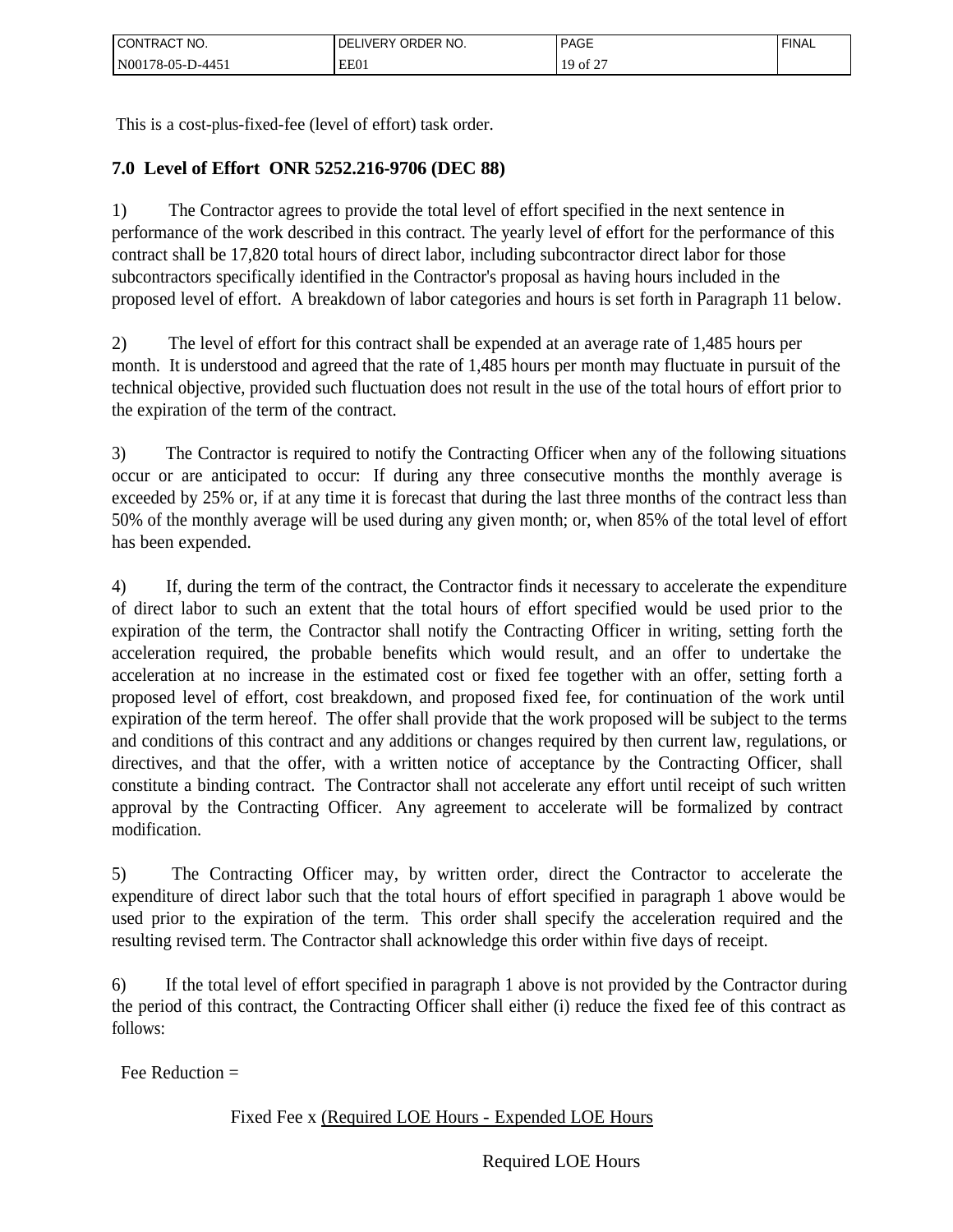| I CONTRACT NO.   | ORDER NO.<br>LIVERY<br>DEI | <b>PAGE</b>         | <b>FINAL</b> |
|------------------|----------------------------|---------------------|--------------|
| N00178-05-D-4451 | EE01                       | $c \sim$<br>20 of 2 |              |

 or (ii) subject to the provisions of the clause of this contract entitled "Limitation of Cost", require the Contractor to continue to perform the work until the total number of hours of direct labor specified in paragraph 1 shall have been expended, at no increase in the fixed fee of this contract.

 7) In the event the government fails to fully fund the contract in a timely manner, the term of the contract will be extended accordingly with no change to cost or fee. If the government fails to fully fund the contract, the fee will be adjusted in direct proportion to that effort which was performed.

8) Notwithstanding any of the provisions in the above paragraphs, the Contractor may furnish hours up to five percent in excess of the total hours specified in paragraph 1 above, provided that the additional effort is furnished within the term hereof, and provided further that no increase in the estimated cost or fixed fee is required, and no adjustment in the fixed fee shall be made provided that the contractor has delivered at least 95% of the level of effort required in paragraph 1 above.

9) It is understood that the mix of labor categories provided by the Contractor under the contract, as well as the distribution of effort among those categories, may vary considerably from the initial mix and distribution of effort that was estimated by the government or proposed by the Contractor.

10) Nothing herein shall be construed to alter or waive any of the rights or obligations of either party pursuant to the clause entitled "Limitation of Costs" or "Limitation of Funds", either of which clauses as incorporated herein applies to this contract.

11) A breakdown of the total level of effort is as follows:

The level of effort has been estimated for the proposed contract. Both a 12-month base period and four 12-month option periods have been defined (Total potential period of performance, with options, is 60 months).

Base Period: The base period of performance will be from June 13, 2011 through June 12, 2012. The level of effort anticipated for this period is approximately 9.5 man -years at an average rate of approximately 1,485 hours per month. The period of performance for each option period is 12 months from the start of the option period. The level of effort anticipated for each option period is approximately 9.5 man-years at an average rate of approximately 1,485 hours per month. A summary of the labor categories and the total anticipated annual hours for this effort (Base and Options) is estimated below.

| <b>Labor Category</b>                | <b>Hours Per Year</b> |
|--------------------------------------|-----------------------|
| Senior Program Manager               | 300                   |
| Senior Program Analyst               | 1,880                 |
| Program Specialist - Person A        | 1,880                 |
| Program Specialist - Person B        | 1,880                 |
| Program Specialist - Person C        | 1,880                 |
| Senior Program Specialist - Person A | 1,880                 |
| Senior Program Specialist - Person B | 1,880                 |
| Administrative Assistant - Person A  | 1,880                 |
| Administrative Assistant - Person B  | 1,880                 |
| Graphic Specialist                   | 300                   |
| Conference Specialist                | 300                   |
| <b>Executive Assistant</b>           | 1,880                 |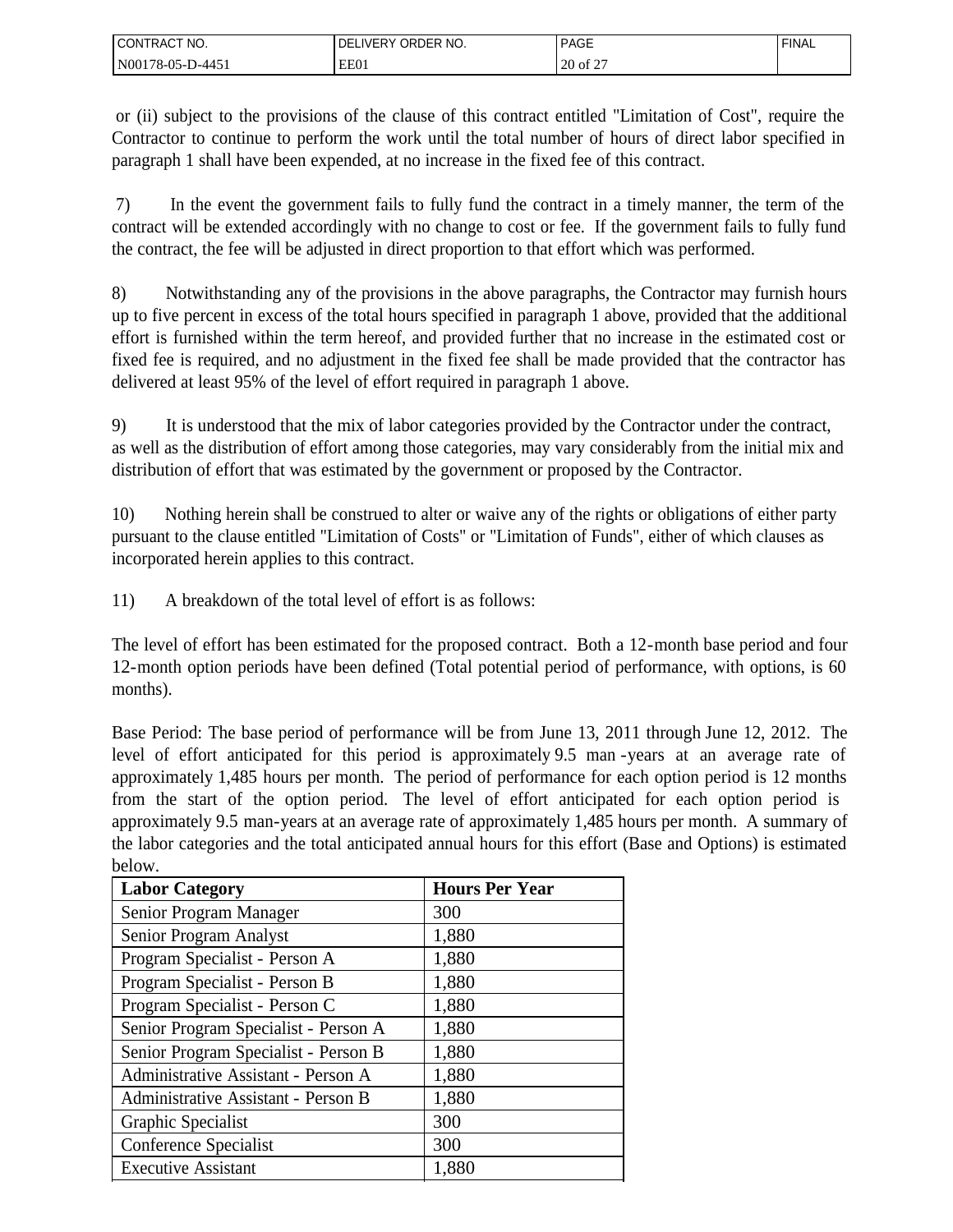| CONTRACT NO.     | I DELIVERY ORDER NO. | PAGE     | ' FINAL |
|------------------|----------------------|----------|---------|
| N00178-05-D-4451 | EE01                 | 21 of 27 |         |
|                  |                      |          |         |
| <b>Total</b>     | 17,820               |          |         |

NOTE: 1880 hours is equivalent to one (1) man-year

The above labor categories and hours are provided as the Government's best estimate of the work to be performed. The offeror may propose the same level of effort (hours and labor categories) or a different level of effort based on its own labor classification system and unique approach to satisfy the Government's requirement. While the Government will consider an alternate level of effort, it is the Government's preference to maximize the estimated labor hours devoted to the direct performance of the technical tasks. To the extent that the level of effort proposed is different than the Government's estimate, the offeror's technical proposal should clearly specify the hours and labor categories proposed for each task in the Statement of Work.

**Option Periods.** Each of the four option periods will have a period of performance beginning the date of award through 12-months. The level of effort anticipated for each of the option periods is approximately 9.5 man-years at an average rate approximately 1,485 hours per month. A summary of the labor categories and the total anticipated annual hours for each option period is the same as that provided for the base above.

# **8.0 SSP 5252.216-9775 Increase in Level of Effort (Cost-Reimbursement) (Mar 1992)**

(a) In addition to any other option rights that may be provided to the Government by this contract, the Government shall have the right, within any given contract period established in Section C of this contract, to increase the level of effort by up to thirty percent (30%) of the total level of effort for that period at the same labor mix as proposed in the contract for that period. The Contractor agrees to accept such increase in the level of effort at an increase in the estimated cost and an increase in the fixed fee which are calculated as follows:

# $IEC = (ILOE/LOE)$  x EC

$$
IFF = (ILOE/LOE) \qquad x FF
$$

 $IEC =$  The increase in the estimated cost.

 $ILOE =$  The increase in the level of effort.

LOE  $=$  The level of effort contracted for the contract year in which the level of effort is increased.

 $EC =$  The estimated cost contracted for in the contract year in which the level of effort is increased.

IFF  $=$  The increase in the fixed fee.

 $FF =$  The fixed fee contracted for in the contract year in which the level of effort is increased.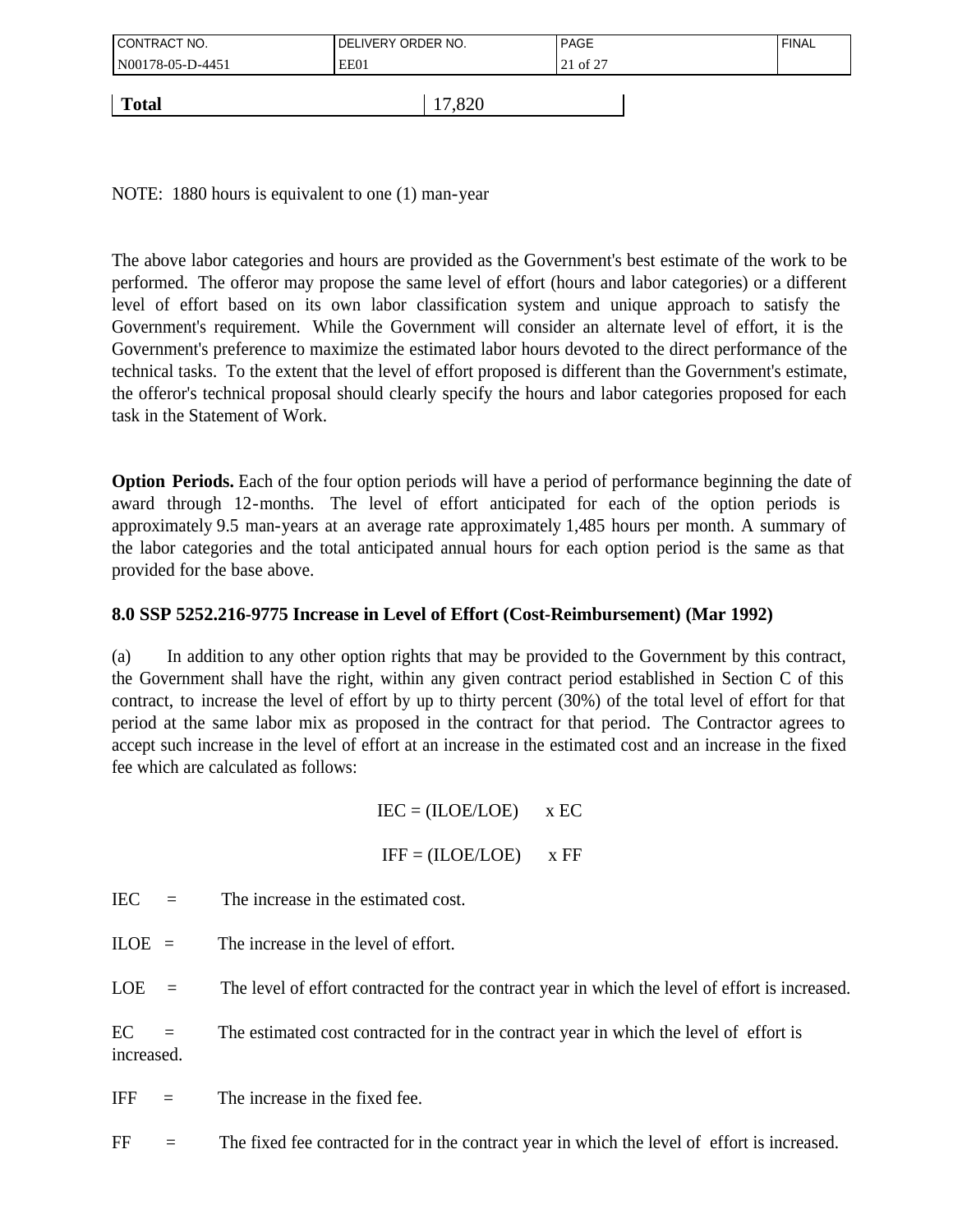| CT NO.<br><b>CONTRACT</b> | IVERY ORDER NO.<br>DF | <b>PAGE</b>        | <b>FINAL</b> |
|---------------------------|-----------------------|--------------------|--------------|
| N00178-05-D-445'          | EE01                  | $\sim$<br>22 of 21 |              |

This option may be exercised at any time or times prior to the end of the affected period provided however, that the exercise of such option must give the Contractor sufficient time to provide all of the man-hours for that period, including the increase, by the end of the affected period.

(b) Any exercise by the Government of its option rights under this clause shall be effected by written notice from the Contracting Officer.

(c) The exercise of the option shall be formally reflected by a modification to this contract increasing the estimated cost and fixed fee and adjusting the Level of Effort provision for the affected contract period.

# **9.0 Personnel Requirements**

# **9.1 Personnel Qualifications**

The Contractor shall provide qualified personnel to manage and execute all aspects of the Statement of Work. The following skill sets are anticipated to support the tasks:

**9.1.1** All personnel must be thoroughly familiar and proficient in the use of commercial software packages such as Microsoft Word, Excel and PowerPoint.

**9.1.2 Senior Program Manager:** At least a Bachelor's Degree from an accredited college or university and eight years of experience working on or managing programs for DoD or DON (with preference given for DON programs). The candidate should have experience in providing technical direction to support staff and interfacing with Government and contractor personnel to manage workloads.

**9.1.3 Senior Program Analyst (1 FTE):** At least a Bachelor's Degree from an accredited college or university and eight years of experience working on or managing programs for DoD or DON (with preference given for DON programs). The candidate should have experience in providing programmatic support to senior DoD leadership managing S&T programs. The candidate should have demonstrated experience and strong understanding of the development of future -capability related documents and research and development descriptive summaries (R-2's). The candidate should be experienced in business process, financial execution, tracking, and reporting within the DoD system.

**9.1.4 - Program Specialist (1 FTE), Person A:** Minimum of a Bachelor's Degree from an accredited college or university and two years of professional experience in an R&D, S&T, and/or program management environment. Degree in biology or other life science is preferred. Candidates having previous DoD or DON (with preference given for DON programs) support experience in automated threat assessment technologies/programs are preferred. Candidates are required to have experience with direct support of Program Managers/Officers, including the planning of technical reviews, program progress report preparation, fiscal execution reports, database searches and electronic report file organization. Candidates should have experience supporting contract and grant execution/administration.

**9.1.4 - Program Specialist (2 FTE), Persons B and C:** Minimum of a Bachelor's Degree in a field of Science from an accredited college or university and four years of professional experience in an R&D,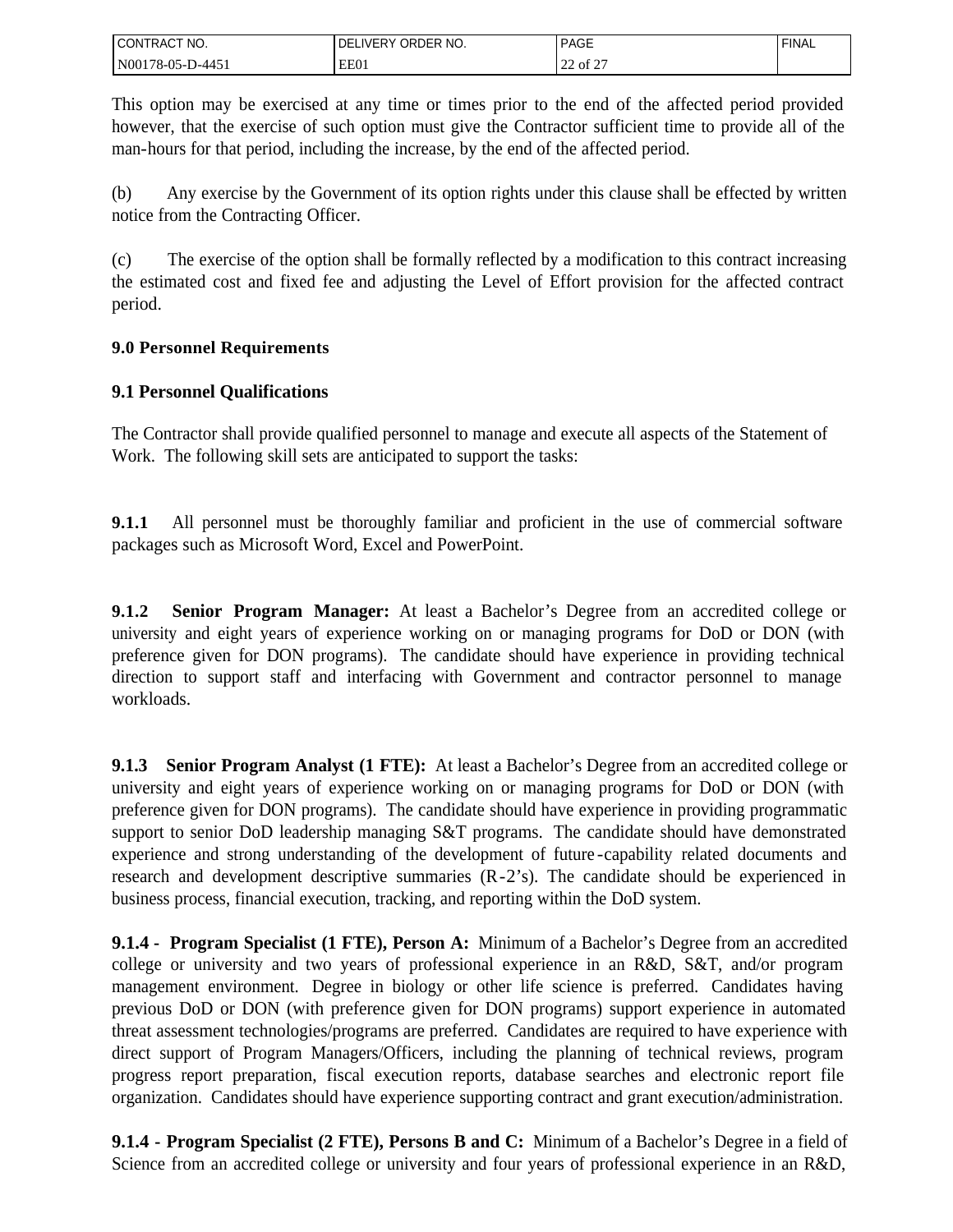| <b>I CONTRACT</b><br>TNO. | ORDER NO.<br><b>DELIVERY</b> | <b>PAGE</b>                        | <b>FINAL</b> |
|---------------------------|------------------------------|------------------------------------|--------------|
| $NO0178-05-D-445'$        | EE01                         | $\sim$ $\sim$ $\sim$<br>of 2<br>رے |              |

S&T and/or program management environment. Candidates are required to have experience: a) using Microsoft Office Suite programs, and web-based applications; b) maintaining funding plans and fiscal execution status and preparing monthly report and R2 budget exhibits; c) preparing executive level briefings and responding to data calls; d) attending meetings, reviews, conferences and/or workshops and summarizing the results for executives; and e) conducting data analysis and assisting in the development of program planning documents. Candidates should be able to handle multiple tasks and meet deadlines, work independently with minimal guidance and deal effectively with others. Previous experience in support/management of DoD, especially DoN programs is preferred.

**9.1.5 - Senior Program Specialist (1 FTE), Person A:** Minimum of a Master's Degree from an accredited college or university and three years of professional experience in an R&D, S&T, and/or program management environment. Degree in biology or other life science is preferred. Candidates having previous DoD or DON (with preference given for DON programs) support experience in automated threat assessment technologies/programs are preferred. Candidates are required to have experience with direct support of Program Managers/Officers, including the planning of technical reviews, program progress report preparation, fiscal execution reports, database searches and electronic report file organization. Candidates should have experience supporting contract and grant execution/administration.

**9.1.5 - Senior Program Specialist (1 FTE), Person B: (**On-site ONR) The following qualifications are expected: A Graduate degree from an accredited university and a minimum of ten (10) years of managing and supporting Science and Technology programs in DoD; a background and knowledge of Navy and Marine Corps training programs and the ability to apply managerial expertise in executing a variety of Science and Technology programs. It is desirable for the candidate to possess an understanding of ONR's organizational structure, processes and functions, and should be able to apply this understanding in the execution of ONR's mission and ensure smooth processing of funding, awards and program execution. Candidate must possess a broad range of inter- and extra-office skills, have the ability to organize and coordinate administrative, technical, and program work efficiently, coupled with personal flexibility involving strong teamwork and clear communications in an office environment. It is highly desirable to have technical knowledge on the following areas: decision -support for Marine logistics; training for Anti-Submarine Warfare (ASW); human system integration for Capable Manpower; modeling and simulation at the individual and group levels; human, social, and cultural behavior; cognitive science; and cognitive neuroscience.

**9.1.6 Administrative Assistant (Person A & Person B - 2 FTEs):** At least five years experience using Microsoft –Word, Excel, PowerPoint, and Outlook to development documents and presentations. Candidates must be able to effectively communicate orally and in writing. Candidates should have experience with preparation of travel orders, the Defense Travel System (DTS) or equivalent system, country clearances, and calendars and meeting room scheduling.

**9.1.7 Graphic Specialist:** At least a Bachelor's Degree from an accredited college or university and at least two years experience providing graphics support.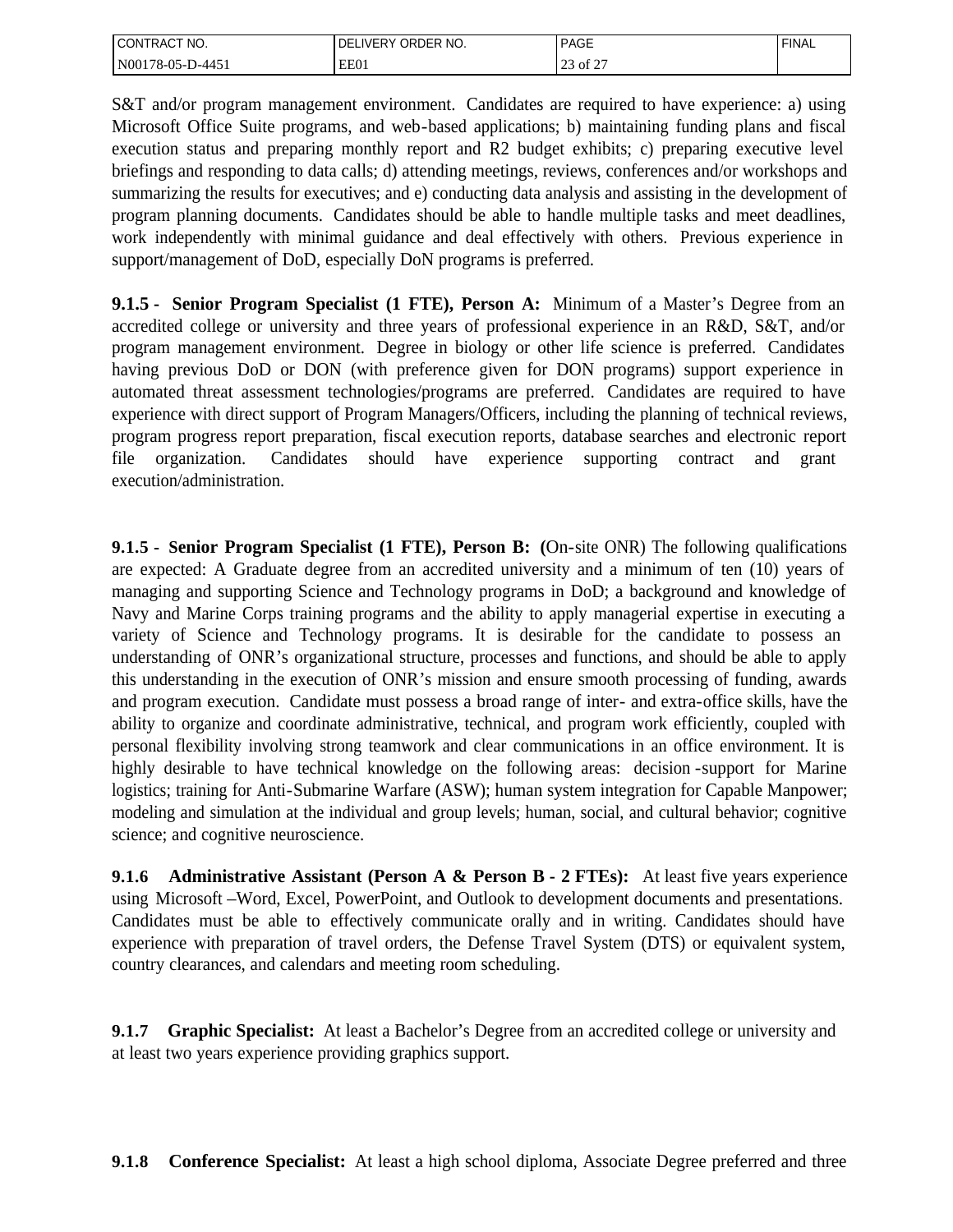| I CONTRACT NO.   | DELIVERY ORDER NO. | <b>PAGE</b>     | ' FINAL |
|------------------|--------------------|-----------------|---------|
| N00178-05-D-4451 | EE01               | 0.25<br>24 of 2 |         |

years experience executing and supporting DoD or DON conferences, meetings and symposia.

**9.1.9 Executive Assistant (1FTE):** At least five years of experience providing administrative and program management support with two or more of those years at the executive level. Candidates are required to have experience: a) managing day-to-day office operations and facilities; b) using Microsoft Office Suite programs and web -based applications; c) scheduling an executive calendar; d) conducting/coordinating all phases of event planning, travel logistics, catering, and event document preparation; and e) supporting S&T functions such as policy and procedure development, project scheduling, task & activity tracking, and human resources, fiscal, and/or strategic management. Candidates should be flexible, organized, and detail oriented. Be able to establish priorities and handle multiple tasks under time constraints. Candidates should also be able to deal effectively with others and demonstrate good teamwork skills. Previous experience in support of the Federal Government is preferred.

Accounting Data SLINID PR Number Amount -------- ---------------------- --------------------- 400001 11PR08118-00 94000.00 LLA : AB See attached Financial Accounting data (FAD) sheets 400002 11PR08118-00 68000.00 LLA : AA See attached Financial Accounting Data (FAD) sheets 600001 11PR08118-00 10000.00 LLA : AA See attached Financial Accounting Data (FAD) sheets

BASE Funding 172000.00 Cumulative Funding 172000.00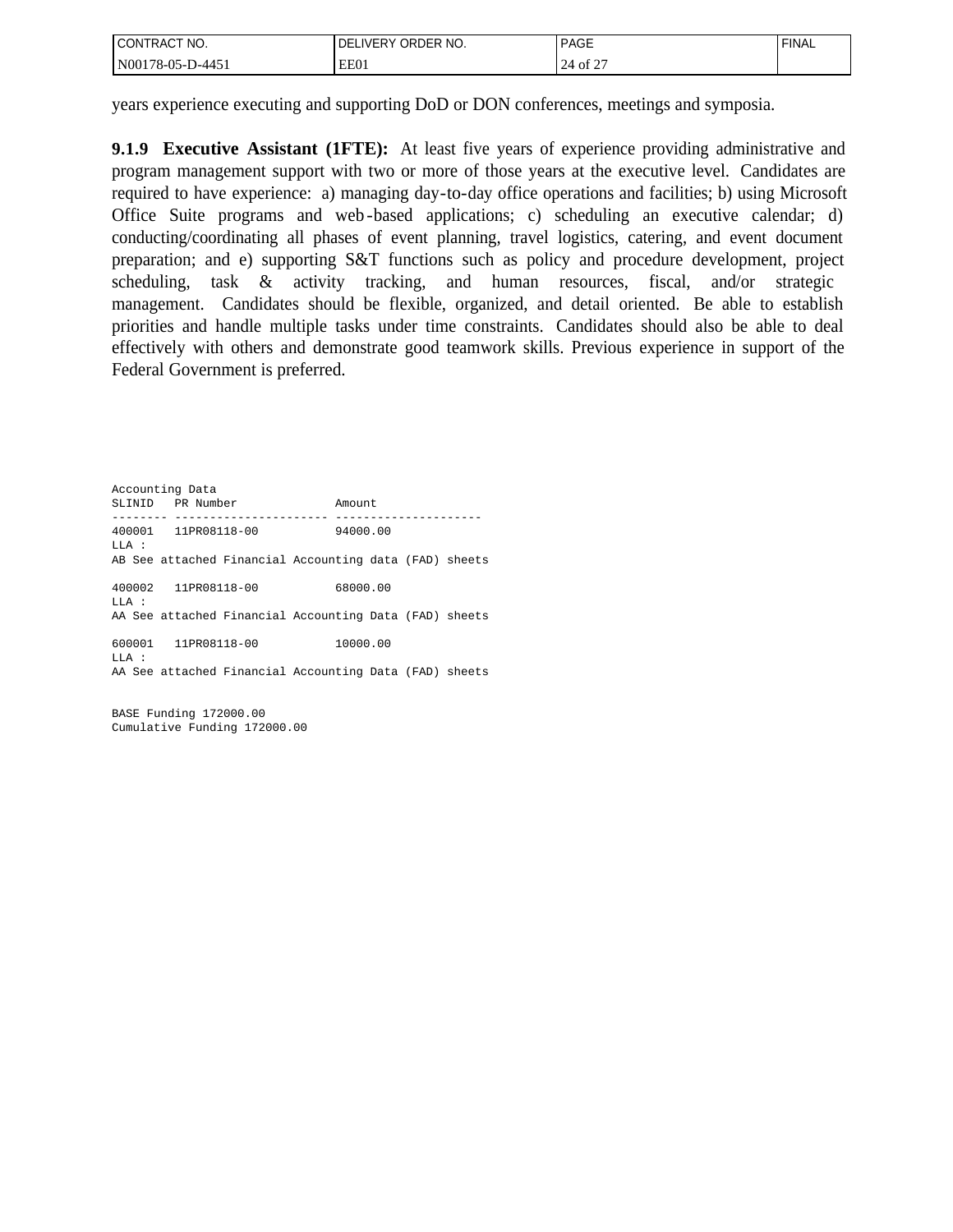| l CONTRACT<br>NO.        | ORDER NO.<br><b>IVERY</b><br>υF | <b>PAGE</b>                         | <b>FINAL</b> |
|--------------------------|---------------------------------|-------------------------------------|--------------|
| N00178-05-D-445 <i>!</i> | EE01                            | $\sim$ $\sim$ $\sim$<br>ot 2<br>ـ ب |              |

# **SECTION H SPECIAL CONTRACT REQUIREMENTS**

RESERVED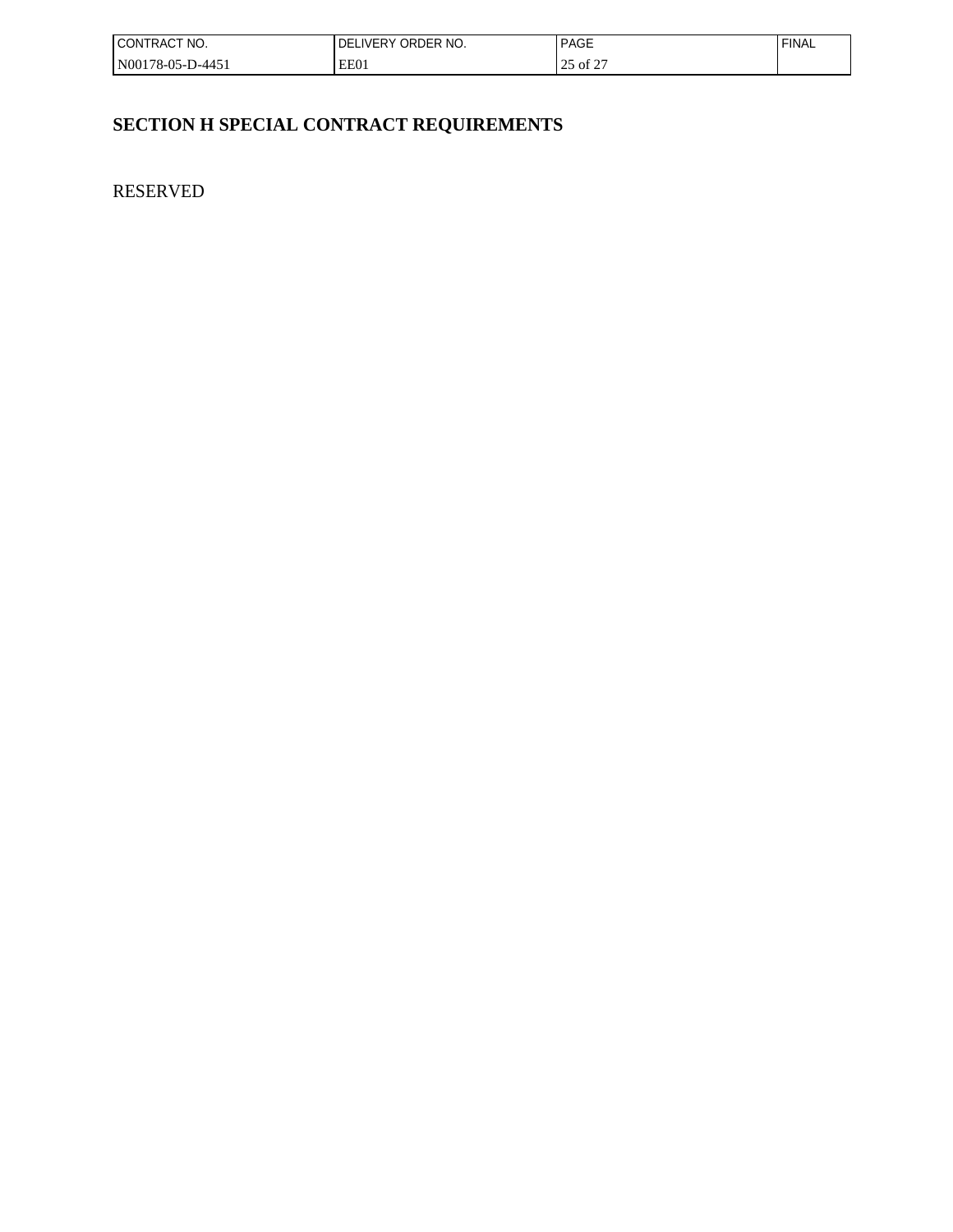| I CONTRACT NO.   | ! DELIVERY ORDER NO. | <b>PAGE</b> | <b>FINAL</b> |
|------------------|----------------------|-------------|--------------|
| N00178-05-D-4451 | EE01                 | 26 of 27    |              |

#### **SECTION I CONTRACT CLAUSES**

#### **CONTRACT CLAUSES SHALL BE IN ACCORDANCE WITH SECTION I OF THE BASIC IDIQ SEAPORT-E MULTIPLEAWARD CONTRACT AND HEREBY INCORPORATED BY REFERENCE.**

#### **ADDITIONAL FAR AND DFARS CLAUSES**

#### **THIS TASK ORDER INCORPORATES ONE OR MORE CLAUSES BY REFERENCE WITH THE SAME FORCE AND EFFECT AS IF THEY WERE GIVEN IN FULL TEXT. UPON REQUEST, THE CONTRACTING OFFICER WILL MAKE THEIR FULL TEXT AVAILABLE.**

#### **ALSO, THE FULL TEXT OF A CLAUSE MAY BE ACCESSED ELECTRONICALLY AT THIS ADDRESS: HTTP://WWW.ARNET.GOV/FAR/**

| X | FAR 52.204-2       | Security Requirements (AUG 1996)           |
|---|--------------------|--------------------------------------------|
| X | FAR 52.217-9       | Option to Extend the Term of the Contract  |
|   |                    | (MAR 2000) (In first blank of paragraph    |
|   |                    | (a) insert "any time during period of      |
|   |                    | performance", in second blank of           |
|   |                    | paragraph (a) insert '30 days'', and in    |
|   |                    | paragraph (c), insert "60 months").        |
| X | FAR 52.223-5       | Pollution Prevention and Right-to-Know     |
|   |                    | Information (AUG 2003) (Applicable if      |
|   |                    | contract provides for performance, in      |
|   |                    | whole or in part, on a Federal facility)   |
| X | FAR 52.223-6       | Drug-Free Workplace (MAY 2001)             |
|   |                    | (Applies when contract action exceeds)     |
|   |                    | \$150,000 or at any value when the         |
|   |                    | contract is awarded to an individual)      |
| X | FAR 52.227-10      | Filing of Patent Applications - Classified |
|   |                    | Subject Matter (DEC 2007)                  |
| X | DFARS 252.204-7000 | Disclosure of Information (DEC 1991)       |
| X | DFARS 252.204-7005 | Oral Attestation of Security               |
|   |                    | Responsibilities (NOV 2001)                |
| X | DFARS 252.215-7002 | <b>Cost Estimating System requirements</b> |
|   |                    | (DEC 2006)                                 |
| X | DFARS 252.223-7004 | Drug-Free Work Force (SEP 1988)            |